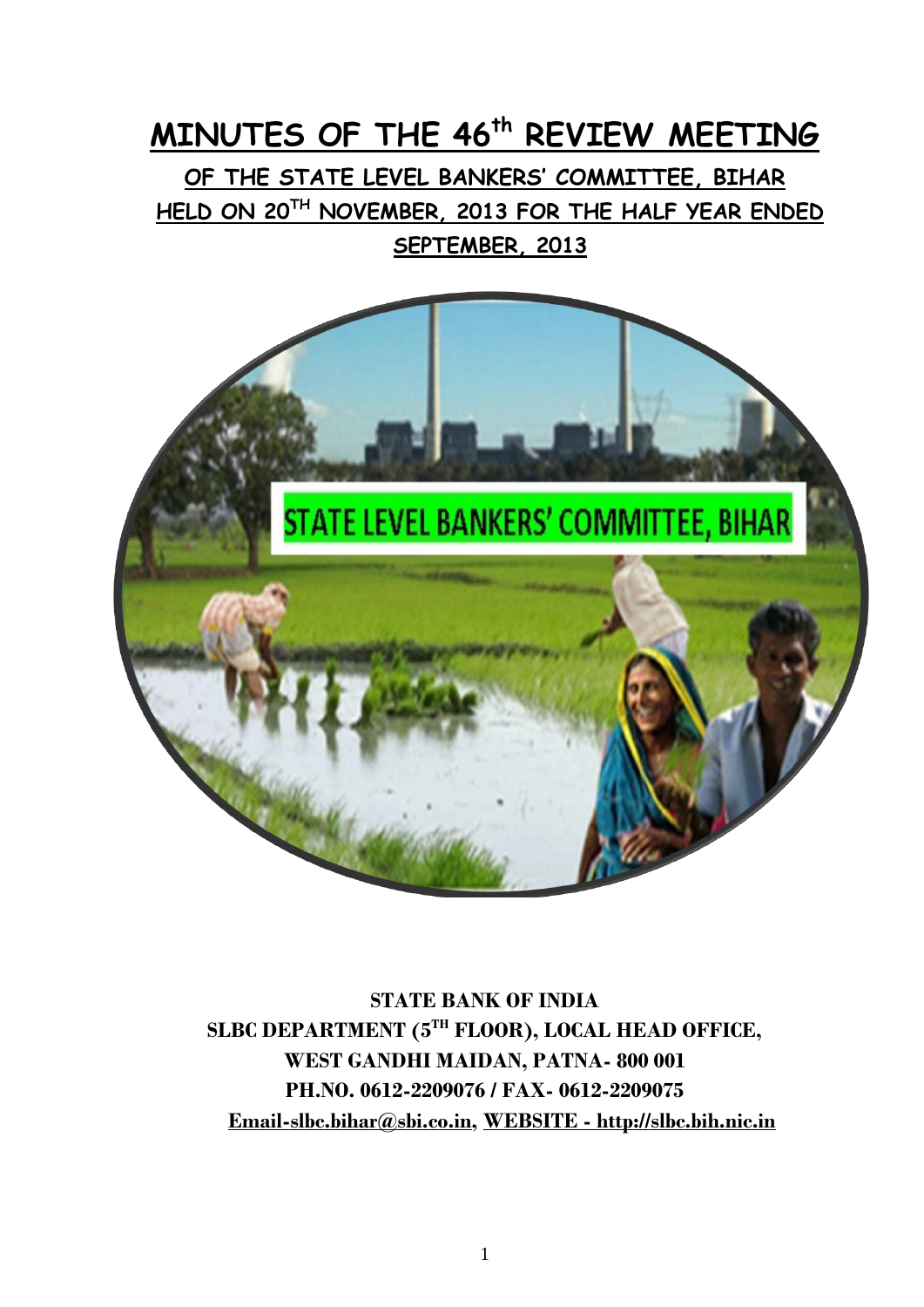#### **MINUTES OF**

# **THE 46th REVIEW MEETING OF THE STATE LEVEL BANKERS' COMMITTEE, BIHAR FOR THE QUARTER ENDED SEPT' 2013 HELD ON 20TH NOVEMBER, 2013**

The 46<sup>th</sup> review meeting of State Level Bankers' Committee, Bihar was held on the 20<sup>th</sup> November, 2013 at Hotel Chanakya, Patna under the Chairmanship of **Shri Nitish Kumar, Chief Minister, Govt. of Bihar.** The meeting was also attended by the Agriculture Minister Shri Narendra Singh, Industries Minister Dr. Renu Kumari Kushwaha, The Chief Secretary, Govt of Bihar Shri. Ashok Kumar Sinha and senior officials of Government and Banking industry. The list of participants is enclosed as Annexure I.

Delivering the keynote address, Shri Rakesh Sharma, Chief General Manager, SBI & Convenor SLBC Bihar welcomed all the participants and expressed his happiness at getting the opportunity to attend the SLBC meeting in the first week itself of reporting for his new assignment. He described, in brief, some of the achievements of Banks during the first half of FY 2013-14. He observed that the performance of Banks under ACP during the half year was 31% more than the performance during the same period last year. The maintenance of CD Ratio at above 40% and incremental CD Ratio of 49% as on 30th September 2013 reflected that Banks were on the right track towards improvement of CD Ratio in the state. He was hopeful that with the active involvement of the State Govt. towards increasing the credit absorption capacity in Agri and Agri related industries in the State, the Bank Finance would increase which would lead to further improvement in the CD ratio of the State.

Shri Sharma expressed his happiness over improvement in the performance of Banks under extension of credit to the Self Help Groups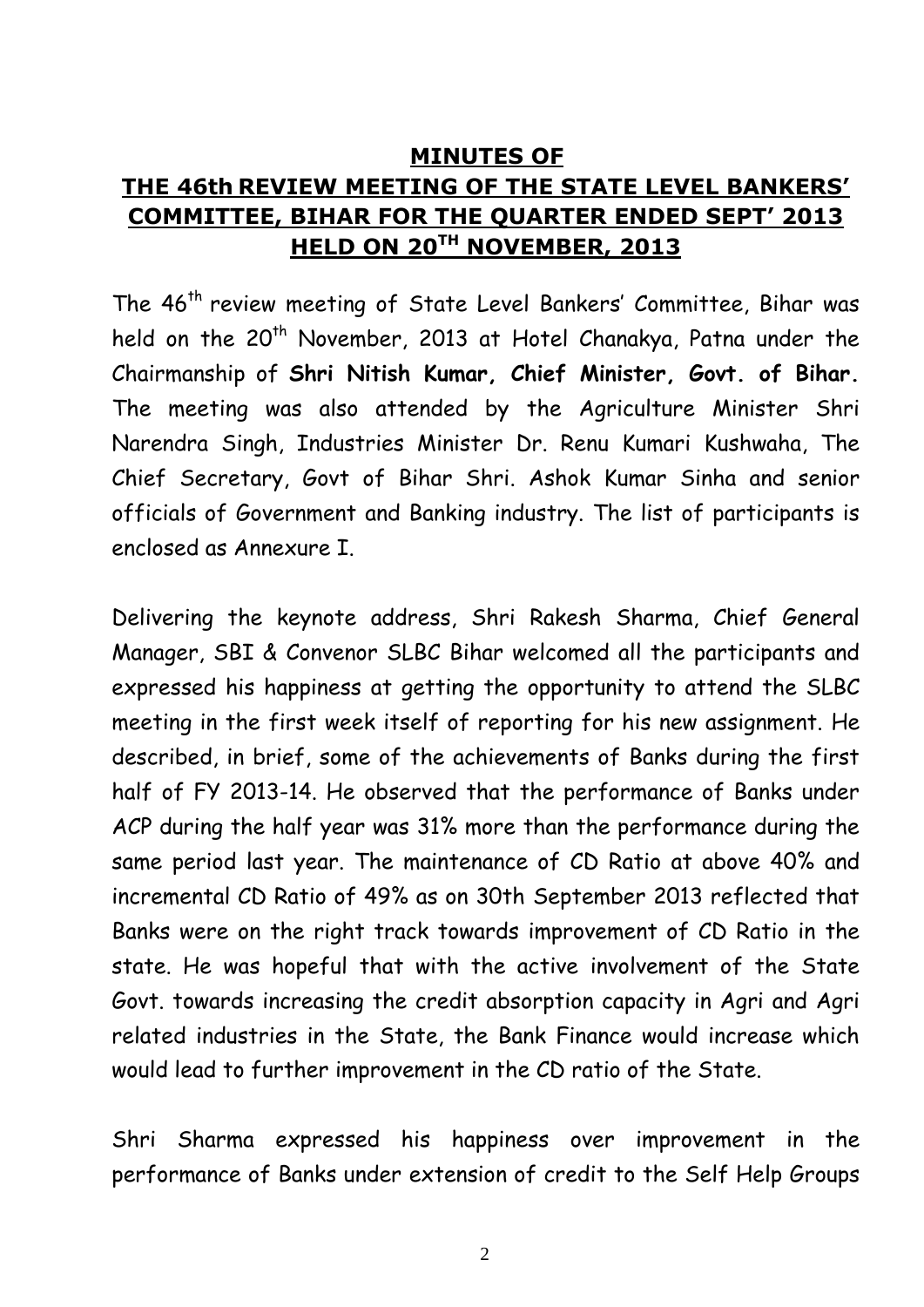(SHGs) during the Half Year. In this connection, he announced that the SLBC had devised a uniform common savings and credit linkage format, for use by Banks which would facilitate the process of linkage of SHGs with Banks.

The CGM, SBI remarked that though under Education loan the financing had increased during the review period, for achieving the annual target of providing loan to 80000 students, the Banks would have to give more focus towards providing Education Loan to all eligible students. He also requested the Banks to achieve the target of opening 750 new branches during the year. In this connection the Gram Panchyats, where the building of Panchyat Sarkar Bhavan were being built in the first phase, could be given preference while opening branches in rural areas.

Towards implementation of Direct Benefit Transfer in the State the CGM, SBI hoped that the opening of accounts of the beneficiaries and the fund transfer would take place in hassle free manner with better coordination between the State Govt. and the Bank officials.

The rising NPAs were a major concern of the Banks. The CGM, SBI requested the State Govt. to help the Banks in disposal of pending Certificate Cases so that the level of NPAs could be kept in check and the credit flow in the state remains at the expected level.

At the end Shri Sharma thanked the State Govt. for the unhindered support provided to Banks in the state.

The Regional Director, Reserve Bank of India, Shri M K Verma, in his address commended the Banks, functioning in the state, for achieving the Benchmark in case of Priority Sector Lending, Agri lending, Lending to women as well as to the weaker sections. He hoped that the pace of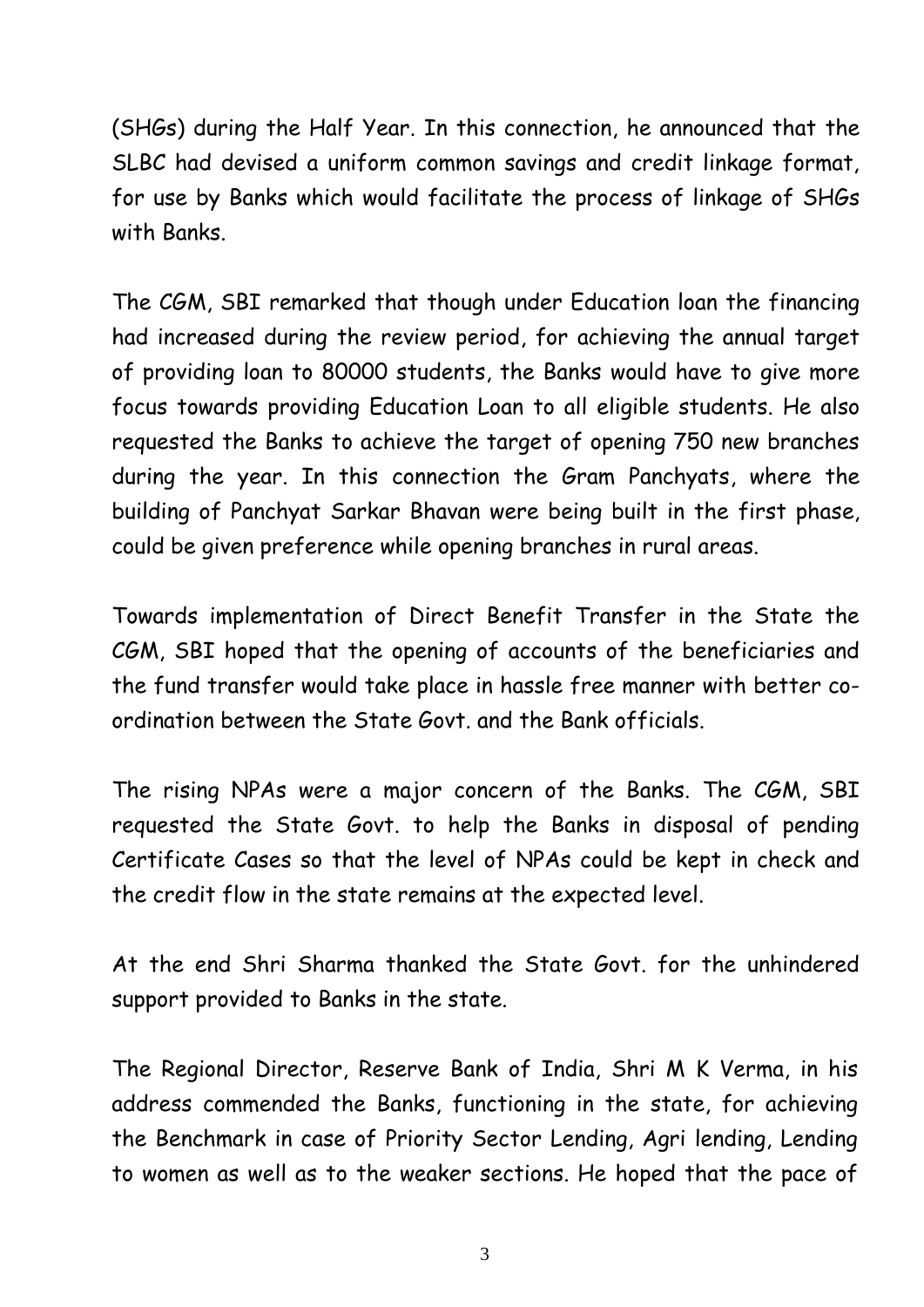opening of branches would increase and the target of opening 750 branches during the Financial Year would be achieved by the Banks.

The RD, RBI expressed his concern at the low CD ratio of the state and stressed that with increased financing the CD Ratio of the state would improve. He also requested the State Govt. to ensure full utilization of the amount sanctioned under RIDF, as that will have a positive impact on the CD ratio. Shri Verma apprised that RBI has also taken initiatives by way of organising three Town Hall Meetings which facilitated interaction between entrepreneurs and other stake holders. He requested the Banks and the concerned Govt. Departments to work towards developing industrial climate in the state.

On Financial Inclusion, Shri Verma opined that the purpose behind Financial Inclusion was to have in place Banking Facilities in all villages. He expressed satisfaction that the Banks were slowly progressing towards achieving the goal and in this connection the role of BCAs assumed importance. The RD, RBI requested all the Banks to utilize the services of BCAs in various activities so that a number of Banking facilities become available in the rural areas. In this connection, he remarked that the Ultra Small branches were to be manned by regular Bank Officer and not by BCAs.

The Regional Director, RBI expressed serious concern at high level of NPAs of Banks. He reiterated that every NPA was cutting the capital of Banks to that extent. He requested for Govt. intervention towards disposal of top 10 certificate cases filed by the Banks in each district and in other recovery related efforts of the Banks.

Dwelling on the effectiveness of various forums functioning under the Lead Bank Scheme, the RD, RBI desired for participation by all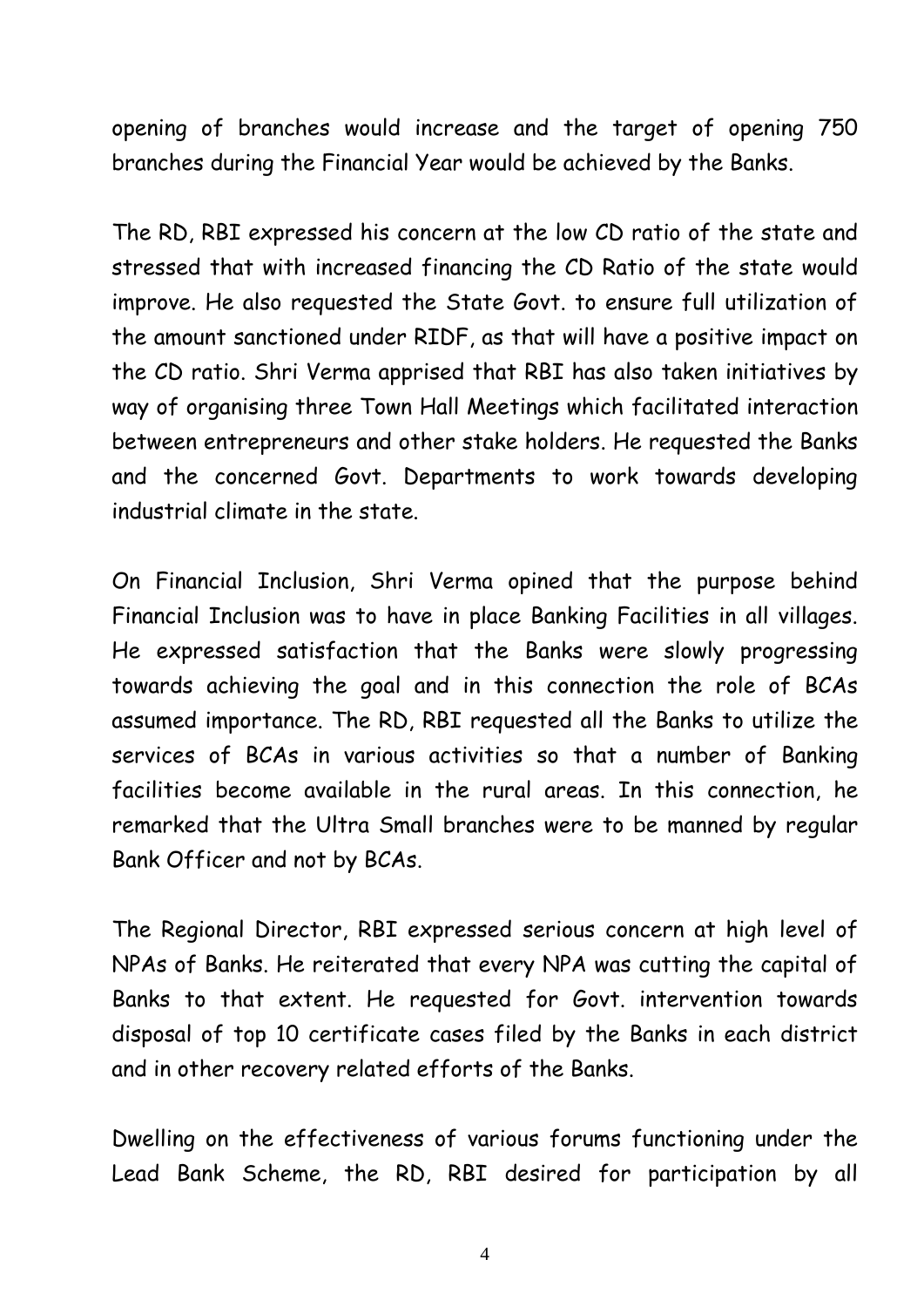concerned to make the meetings meaningful. He also requested for removing data inconsistencies to facilitate review of performance on actual basis.

At the end of his address, the Regional Director requested the State Government to raise a special battalion of Police Force for the security of Currency Chests as at present only few Currency Chests were being guarded by regular Police Forces.

The Minister of Industries, Government of Bihar, Dr. Renu Kumari Kushwaha, in her address, complimented the Banks on the progress made by them. She stated that the State Government has taken many initiatives for the development of Agriculture in the state. As the state was predominantly Agriculture based, the Banks needed to give more focus on Agri financing. She called for greater participation of Banks in financing to the Industrial sector in the State. She requested Banks to open Industrial branches so that the industrial sector gets adequate attention. She urged upon Banks to give more attention to financing Agro-based industries and Micro and Small enterprises. She was of the opinion that in the Task Force Committee meeting held at district level proper scrutiny of applications should be done so that the loan processing and sanction under PMEGP is facilitated. She urged the Banks to walk in tandem with the State Government to make the state- Bihar of our dream.

The Agriculture Minister Shri Narendra Singh, in his address, felt that under KCC, JLG and Farm Mechanisation the performance of Banks during the half year was far behind the target. In the light of Drought and Cyclone affecting the state adversely, during the year, he requested the Banks to be more sensitive towards the problems faced by the farmers of the state and give more attention to financing in rural areas

5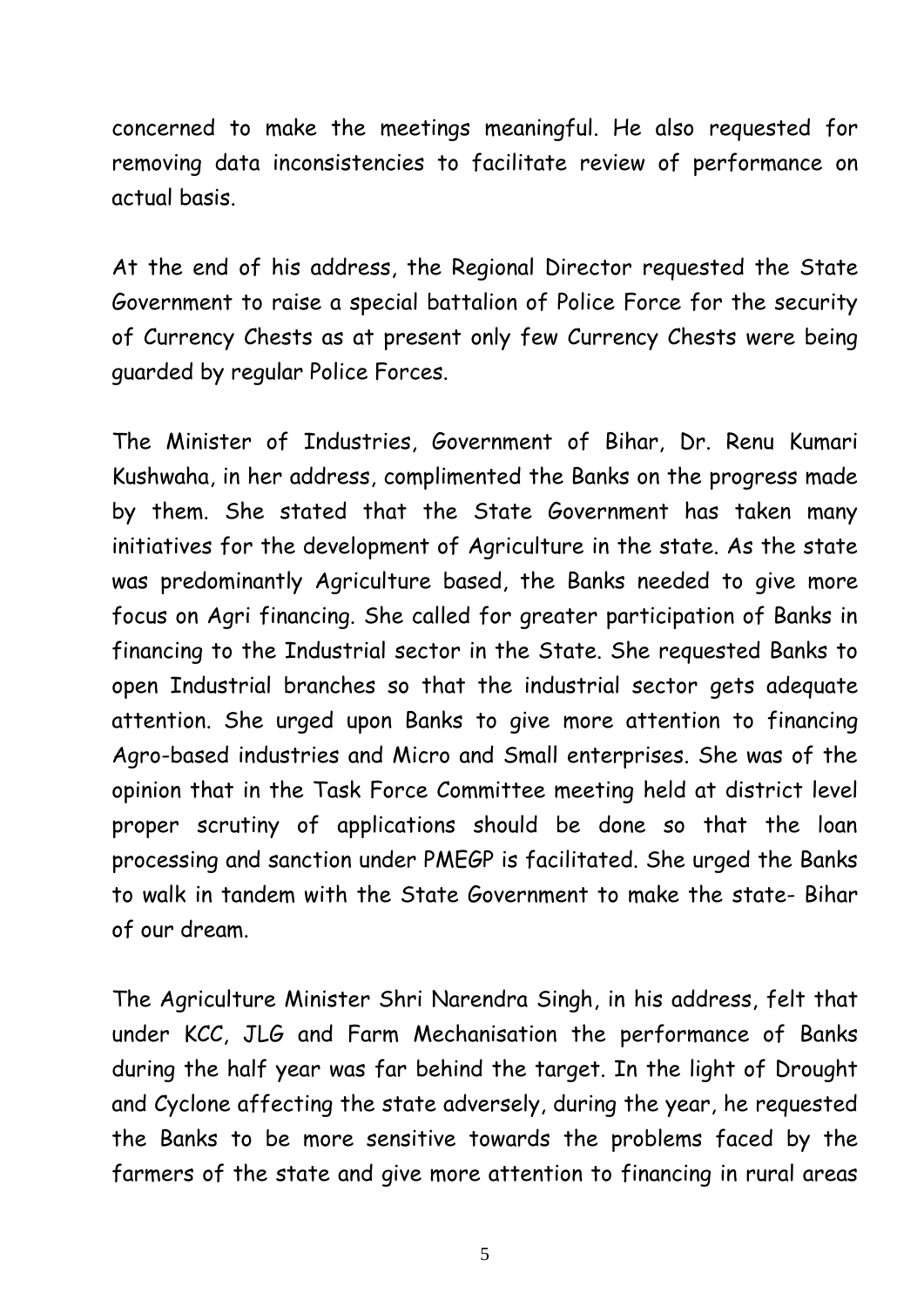so that the plight of the rural people could be mitigated. He also desired that the Banks should gear up their machinery to achieve their Agri ACP and KCC targets and provide the benefit of Interest Subvention to the eligible farmers.

The Hon'ble Chief Minister, Government of Bihar, Shri Nitish Kumar, welcoming all participants, expressed his happiness to attend the SLBC meeting continuously for the third time in a row. He remarked that the 44th SLBC meeting held on 11.05.2013 at Rajgir was attended by the Hon'ble Union Finance Minister and it was very interactive and useful.

Shri Kumar complimented the Banks for the overall good performance during the first half of the current year and observed that Banks have to go a long distance ahead as the state was still far behind in terms of CD ratio, Agri loans and Education Loans.

Stressing on the need for growth of industries in the state, the Hon'ble Chief Minister observed that for eradication of poverty and improving employment situation in the state there was need to give focussed attention to micro, small and medium enterprises. Many initiatives have been taken by the State Govt. in this regard through formulation of Industrial Promotion Policy and Food Processing Industries Policy. The Sugarcane and Food Processing units have good potential in the state and financing by Banks in this area would yield desired results. He requested the Banks to act as facilitator for small and medium size investments as it will act as catalyst for growth. He remarked that if Special Status was granted to the state, large Corporates shall also be coming in the state as the state provided good market for the consumer goods and industrial products and the middle class was growing in a big way in the state.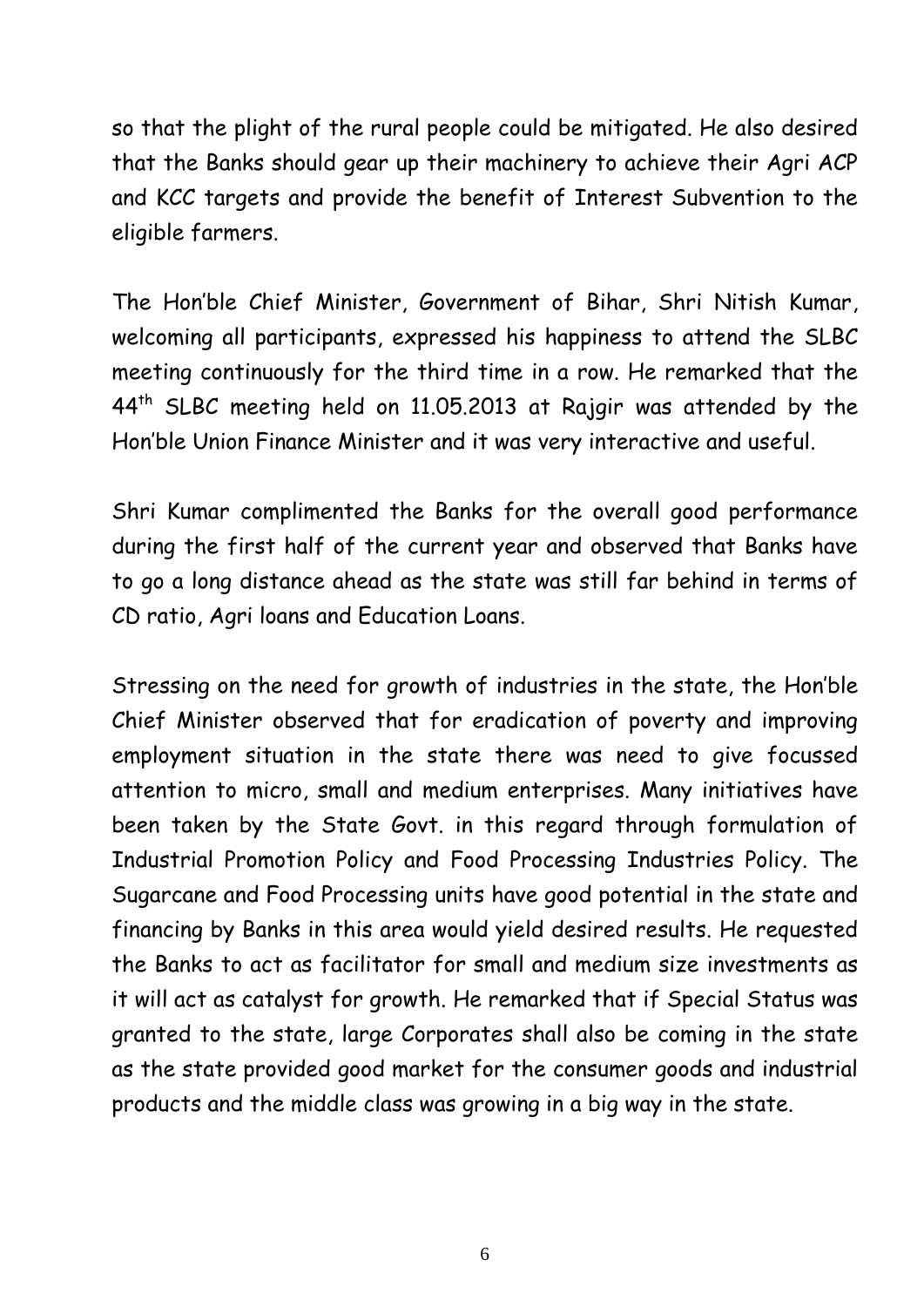On Education Loan, the Hon'ble Chief Minister observed that students of the state are very meritorious and qualify for admission in reputed Educational Institutes but they required financial support for pursuing their studies. Many students might not be approaching the Banks for the financial help due to lack of awareness in this regard. He desired that Banks give proper publicity to the Education Loan scheme to increase awareness among the students so that the deserving students are not deprived of higher studies due to their poor financial condition. He also desired that the disposal of applications under Education Loan should be fast. In this connection, Shri Kumar expressed his displeasure that complaints pertaining to Education Loans were still coming in his Janta Darbar, being held on 2<sup>nd</sup> Monday of every month, and desired that Banks take proper steps to provide Education Loan in a hassle free manner.

To study the drought situation prevailing in the state, the Hon'ble Chief Minister apprised the House, that a team of the Central Government was presently visiting the state. He observed that due to the drought affecting major parts of the state during Kharif season, the performance of Banks during the first half year, under KCC has not been good. The cyclone which followed the drought led to further damage to the crops. However, as the prospect of Rabi crops is good in the state, he exhorted Banks to participate in the proposed Credit Camps on 26<sup>th</sup> November in a big way and provide credit and other relief to the affected farmers. He desired that Banks give Consumption Loans, KCC and other Agri Loans in the drought affected areas as also restructure or reschedule the eligible loan accounts. He directed that to make the camps effective it should be held with full preparation and Videography of the camps should be done & availability of Police personnel in adequate number should be ensured at the camp site to identify and book the unscrupulous elements in the camps.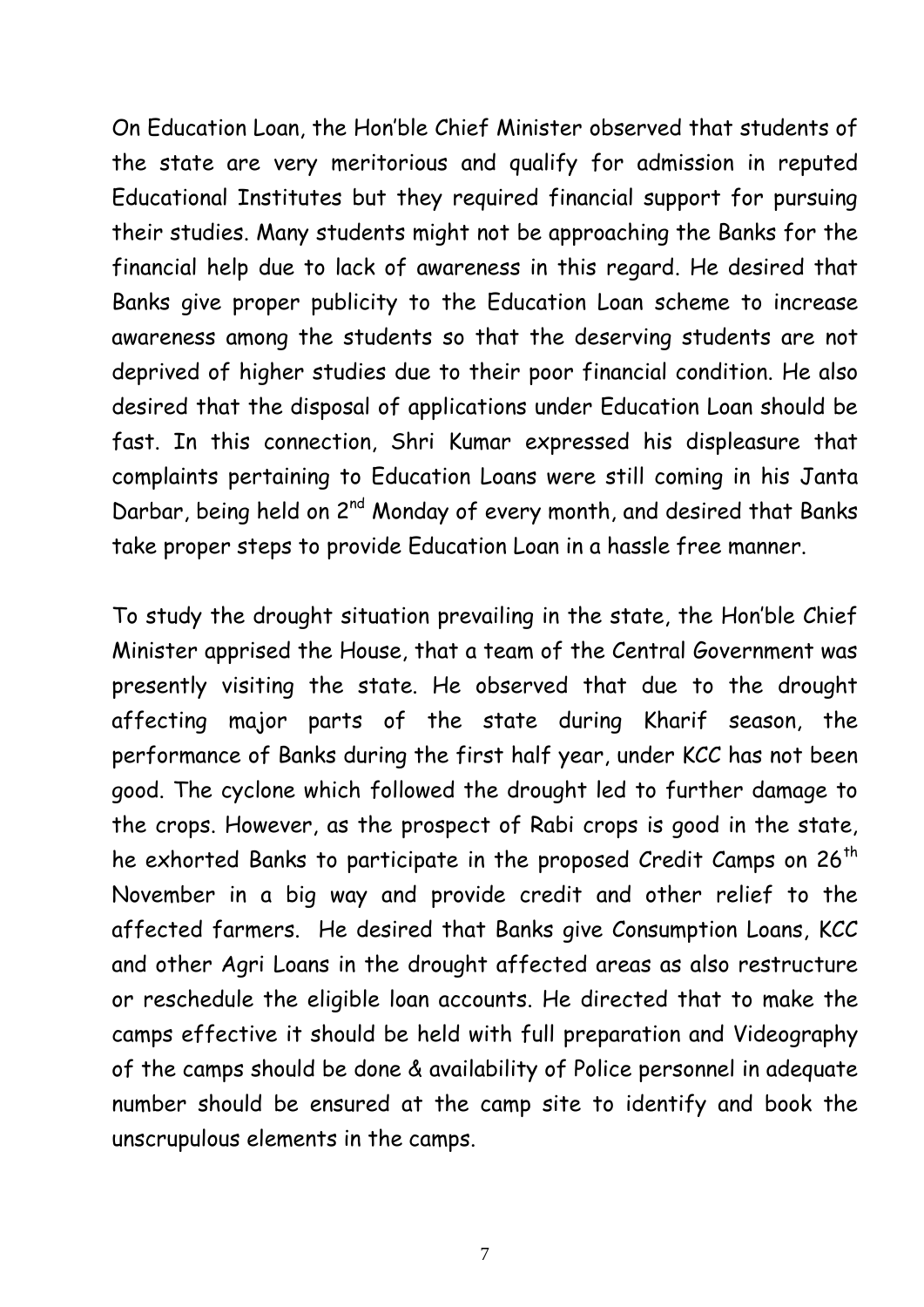On Crop Insurance the Hon'ble Chief Minister stressed that insurance was an important aspect under crop loan and the claim of insurance should reach the beneficiaries. He expressed his surprise over non availability of the list of insured farmers with the insurance companies. The Hon'ble Chief minister asked the implementing agencies to remove the flaws in the insurance scheme at the earliest.

In connection with opening of branches by the Banks in the State, Shri Kumar suggested that Bank branches should be opened in each Gram Panchayat in due course so that Banking services are easily available to people in far flung areas also. In this connection the CM remarked that Panchayat Sarkar Bhavans (PSBs) are being constructed by the Government in each Gram Panchayat in phased manner and these can be utilised for opening branches.

On the issue of security of the Currency Chests, the Hon'ble Chief Minister remarked that the Banks should follow the guidelines related to security arrangements of the Currency Chests formulated in a meeting on security of Currency Chests held approx. five years back. He advised the Banks that before movement of cash, assistance of local police should be invariably sought. He assured Banks to provide full security to the Currency Chests. He, however, observed that with the present resources, creation of separate force for security of Banks may not be possible. Shri Kumar elaborated some of the initiatives taken by the State Government towards recruitment of police personnel in the state in a phased manner. He desired that the RBI should oversee that the existing guidelines related to maintenance of Currency Chests are properly followed by Banks and review of the earlier guidelines be also carried out. He also desired that the Director General of Police (DGP) and the Home Secretary of the state should attend the meetings on Currency Chest.

8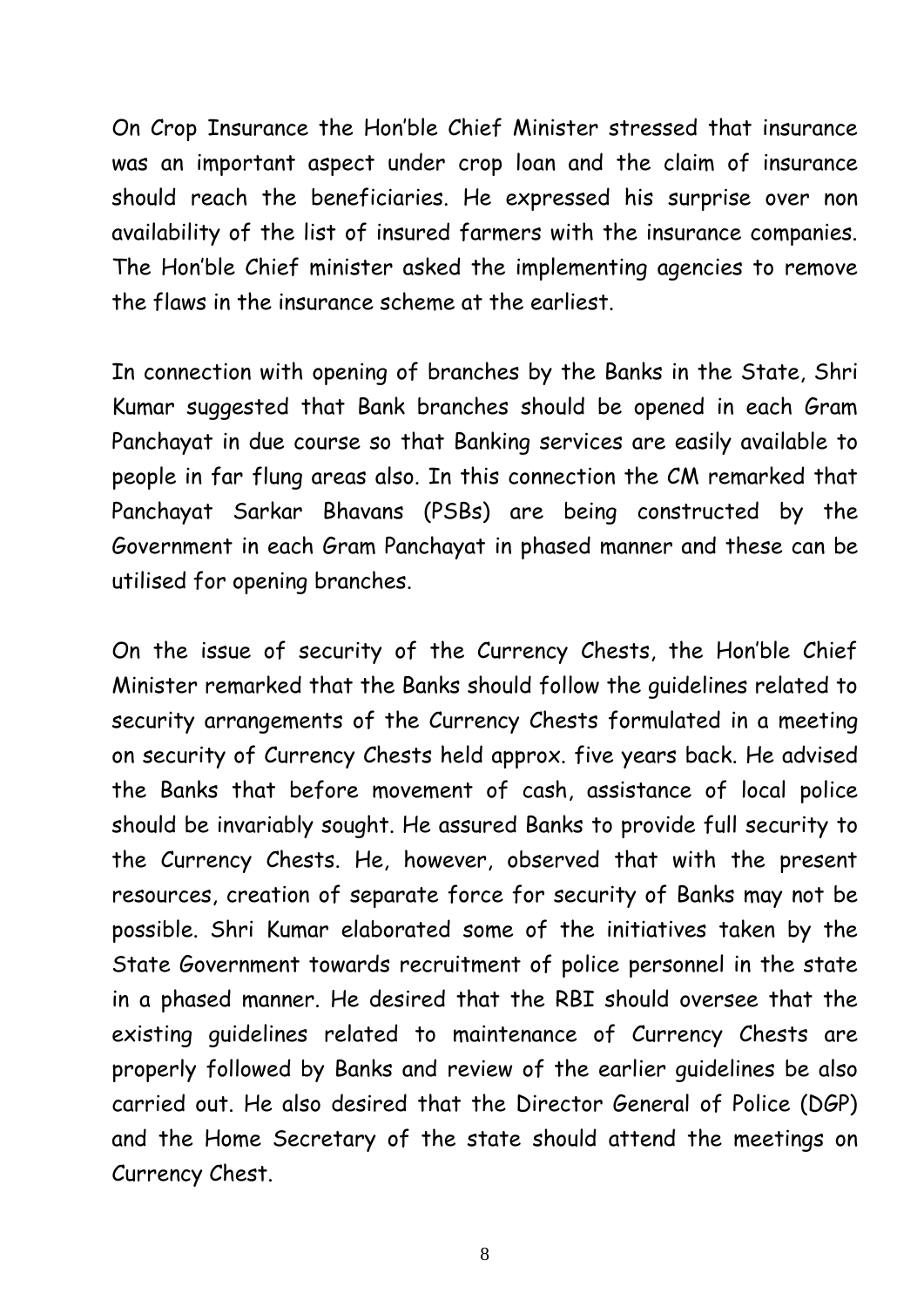At the end of his deliberations, the Hon'ble Chief Minister described the Banks as partner of the Government in economic development of the state.

The Vote of Thanks to the Chief Minister and the two ministers was given by the General Manager, UCO Bank Shri L K Panda. He thanked them for providing valuable suggestions and guidance towards functioning of the Banks in the state.

The items of Agenda were thereafter taken up for discussion and the following decisions were arrived at:

## **AGRICULTURE RELATED ISSUES:**

1. **Sub-Committee meeting of SLBC on Agriculture**: The Agriculture Production Commissioner (APC) apprised the House about the main decisions taken at the first meeting of Sub-Committee of SLBC on Agriculture held on 14<sup>th</sup> November 2013, as under-

a. In the light of Drought in the major part of the state, the Banks were advised to provide mainly three types of reliefs to the farmers-Rescheduling/ Restructuring of existing loan, Fresh loans and Consumption loans. As the Special DLCC meeting was held in all 33 Drought affected districts of the state the Banks needed to provide fresh loans and other reliefs to the farmers.

b. Review of performance of KCC of Banks was done and all Banks were asked to enhance financing under Agri in the state and achieve the target in this regard.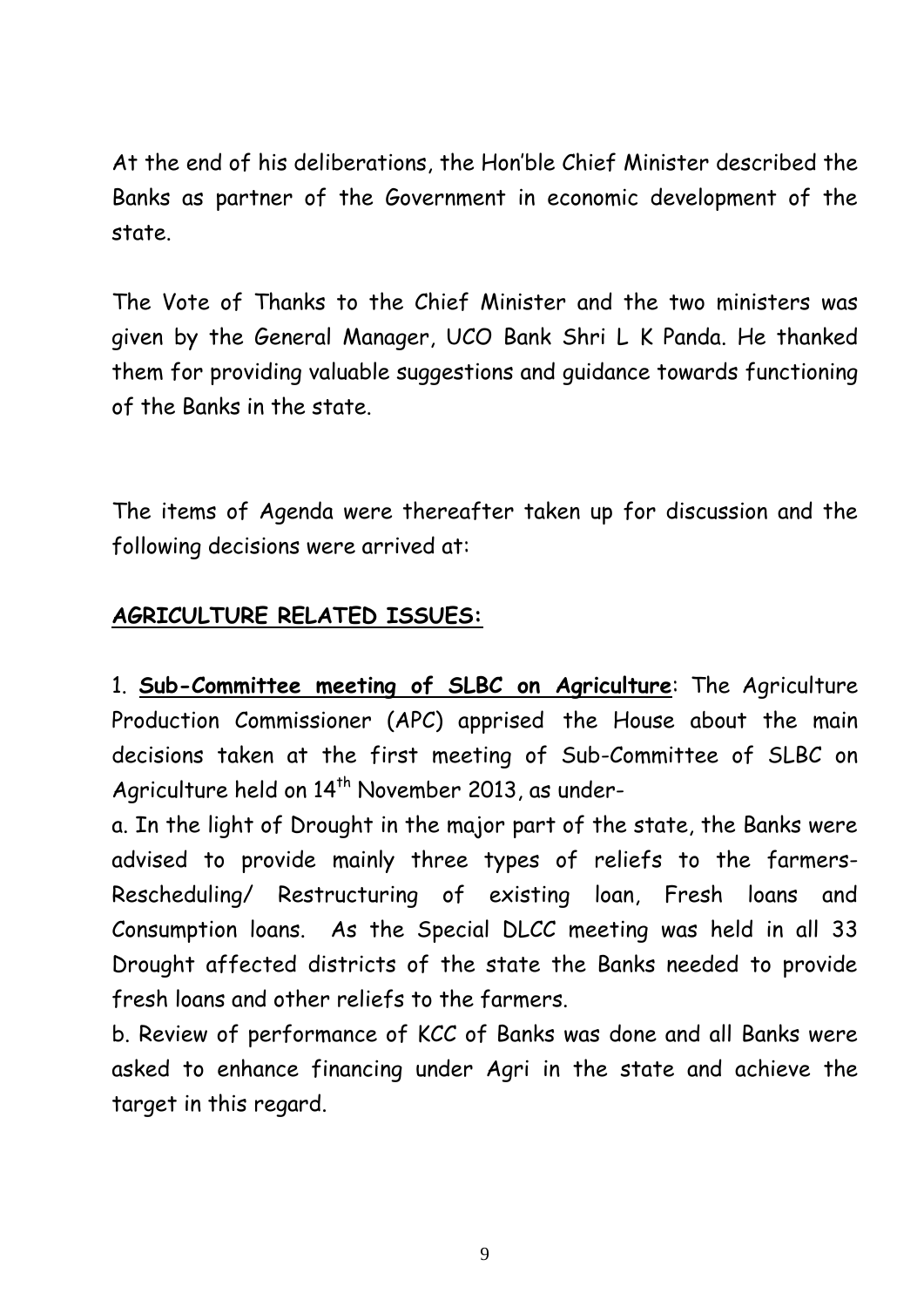c. Review of performance of Banks under other Agri Schemes including SHG and JLG was done and Banks were sensitized for improving performance.

d. Banks were requested to have Banner, containing the features of the important schemes, placed at the branches making the public aware of the various Agri related schemes being offered by the Banks.

2. **Agri ACP**: The Banks whose performance under Agri ACP was below state average were advised to give due attention to Agri financing so that the position improves in subsequent quarters. The poor performance of SBI, PNB, Union Bank and Bank of Baroda, in particular, were pointed out in this regard. The APC was advised to periodically review the performance of Banks under various Agri related schemes and under Agri financing in general.

3. **KCC:** As the Kharif crops were affected by Drought, the Banks were advised to give due attention to increasing financing in Rabi season. The renewal of all eligible KCC loans should be done and focus should be on providing new KCC to the farmers.

The issue of non-issuance of Land Possession Certificate (LPC) on the standard format, devised by the State Govt. was raised. In this regard the Revenue and Land Reforms Department was advised to see the difficulties being faced in implementation of the new LPC format and to ensure that all LPCs are issued on the prescribed format only.

4. **Dairy:** The poor performance of Banks under Dairy was then discussed. Delay in finalisation of name of implementing Banks and the Block/ District in which they should extend Dairy loan was cited as the main reason for poor performance under Dairy in the state. This had also resulted in non- finalization of target of Dairy. As such very poor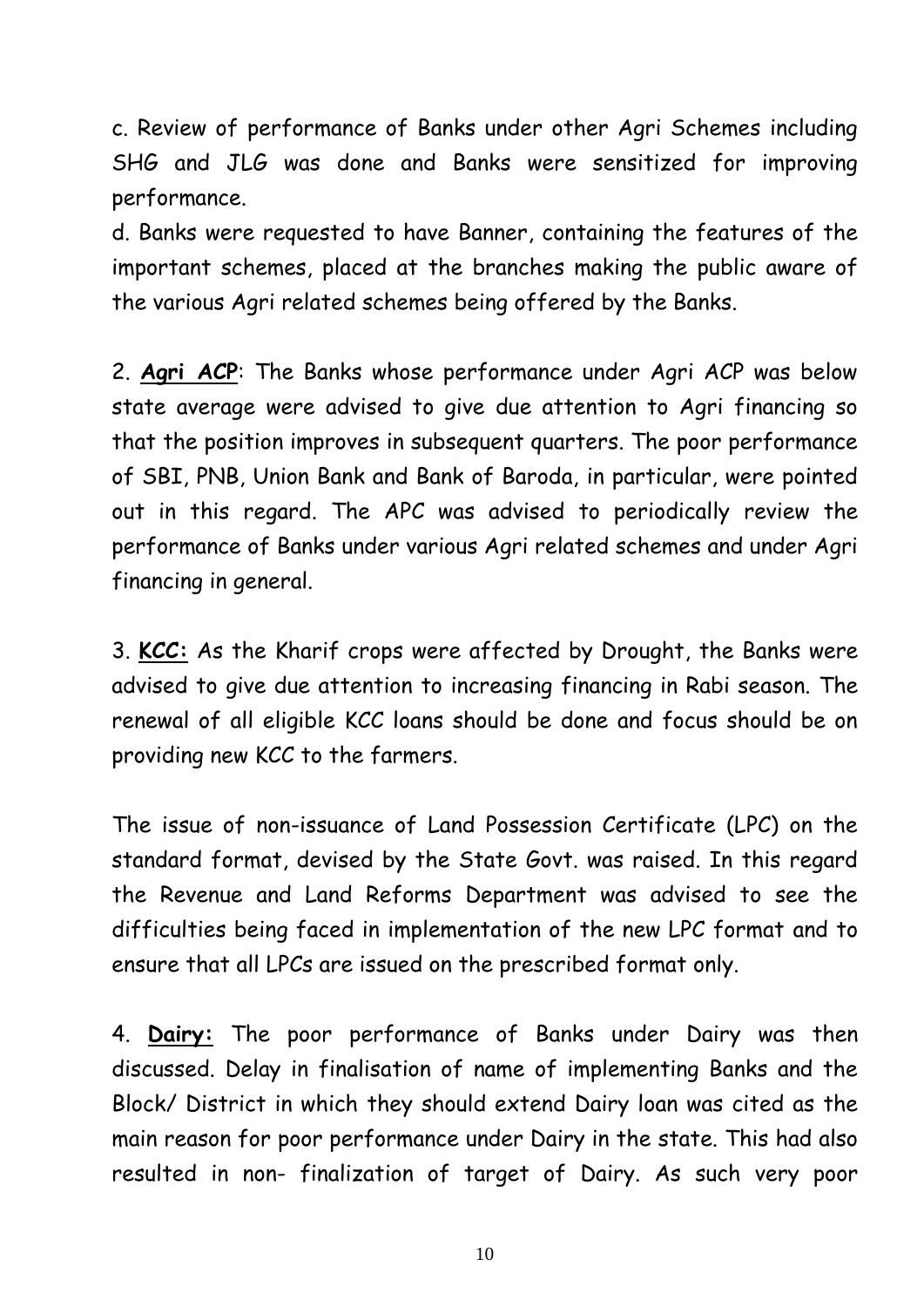financing under Dairy was taking place as no clarity existed regarding in which area and which Bank should extend Dairy loan under Integrated Dairy Development Scheme (IDDS). The cumbersome procedure outlined in the scheme viz. purchase of milch cattle to be made in an authorized Hat and in the presence of a Committee was also hampering credit off take under IDDS in the state.

The Chief Secretary stressed that Animal Husbandry was very important for Agriculture and without development of Animal Husbandry, Agri development cannot be sustainable. He directed the Animal & Fishery Resources Department to urgently decide whether the implementation of the IDDS should be done by four or seven or more Banks and on Districtwise/ Block-wise or Service Area basis so that financing under Dairy could be done by Banks in the desired manner. The SLBC was advised to finalise and circulate the target under Dairy finance as soon as the modalities of implementation of the scheme are finalized.

#### 5. **Poultry & Fishery:**

The main reason attributed to the poor performance by Banks under Poultry was non-existence of any subsidy scheme and non-insurance of birds by the Insurance Companies. The Animal & Fishery Resources Department was advised to consult the Insurance Companies for finding a solution to the problem of not insuring the birds. In this regard it was suggested that sharing of premium could also be thought of as proactive step by the State Govt. It was also suggested that the State Govt. should create a fund, for providing guarantee to Poultry sector, on the lines of the CGTMSE Scheme applicable for SME sector, if the Insurance Companies were unwilling to provide insurance cover.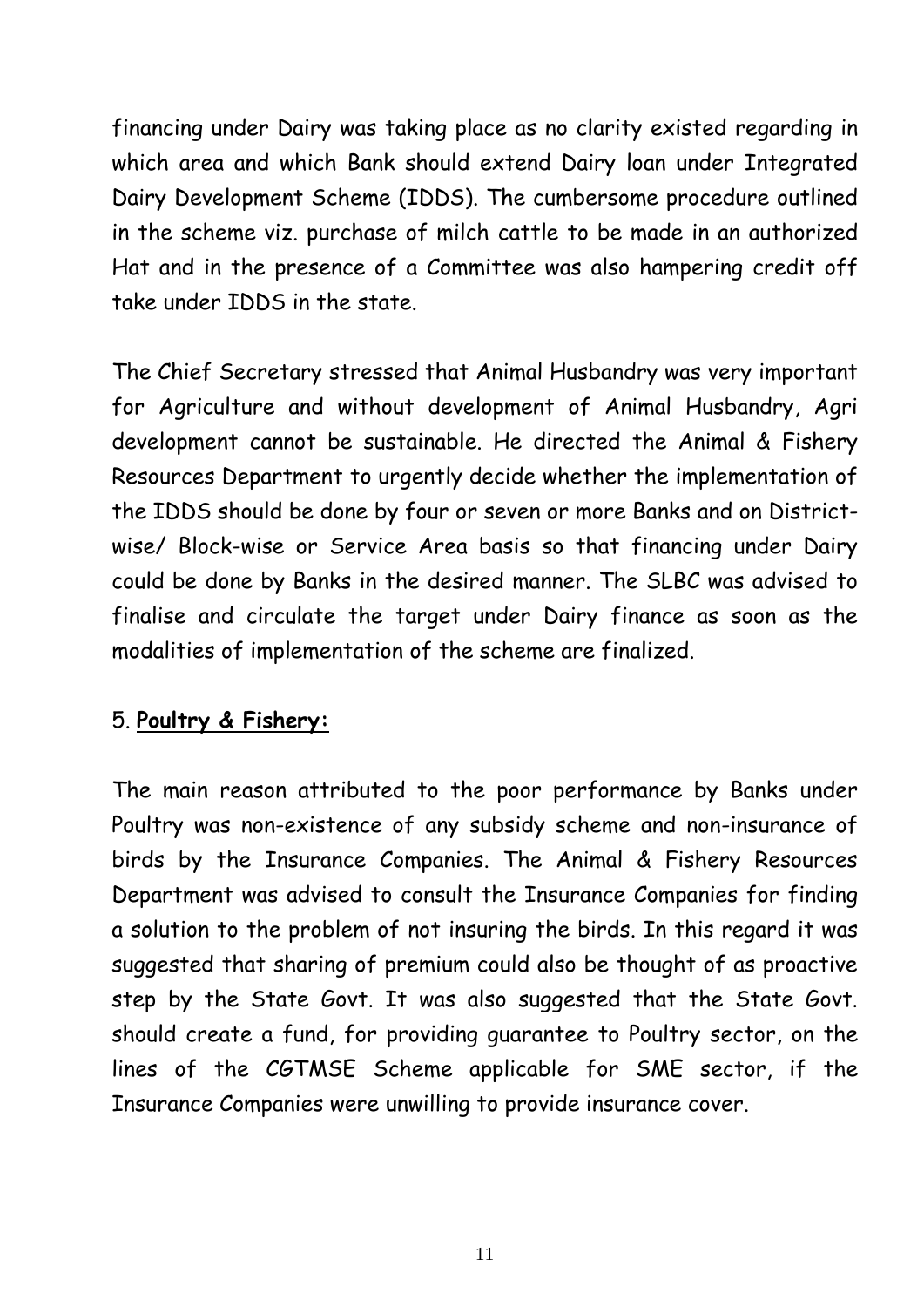Under Fishery the issue of tie-up by the Government with only IDBI Bank for implementation of the Integrated Fishery Development Scheme in the state was raised. However, it was clarified that financing under other than Integrated Fishery Development Scheme can be made by other Banks also.

It was also pointed out that many schemes under the Animal & Fishery Resources Department, especially Poultry, was tied up with JEEVIKA. The Chief Secretary observed that many issues of Animal & Fishery Resources Department remained unresolved which was adversely affecting financing by Banks under the Allied Agriculture activities.

## 6. **SHG & JLG:**

NABARD expressed that Jeevika became the nodal agency for propogation of Self Help Group movement in the state. However, as the Jeevika was mainly focusing on Women SHGs, the JLG model can meet the need of the Men Groups. The financing by Banks to both SHG and JLG needed to increase to help improve the economic scenario in the rural areas.

## **INDUSTRY RELATED ISSUES**

1. **Sub-Committee meeting of SLBC on Industries**: The Principal Secretary (Industries) apprised the House that the first meeting of Sub-Committee of SLBC on Industries was held on 30<sup>th</sup> October 2013 and all industries related issues were discussed in it.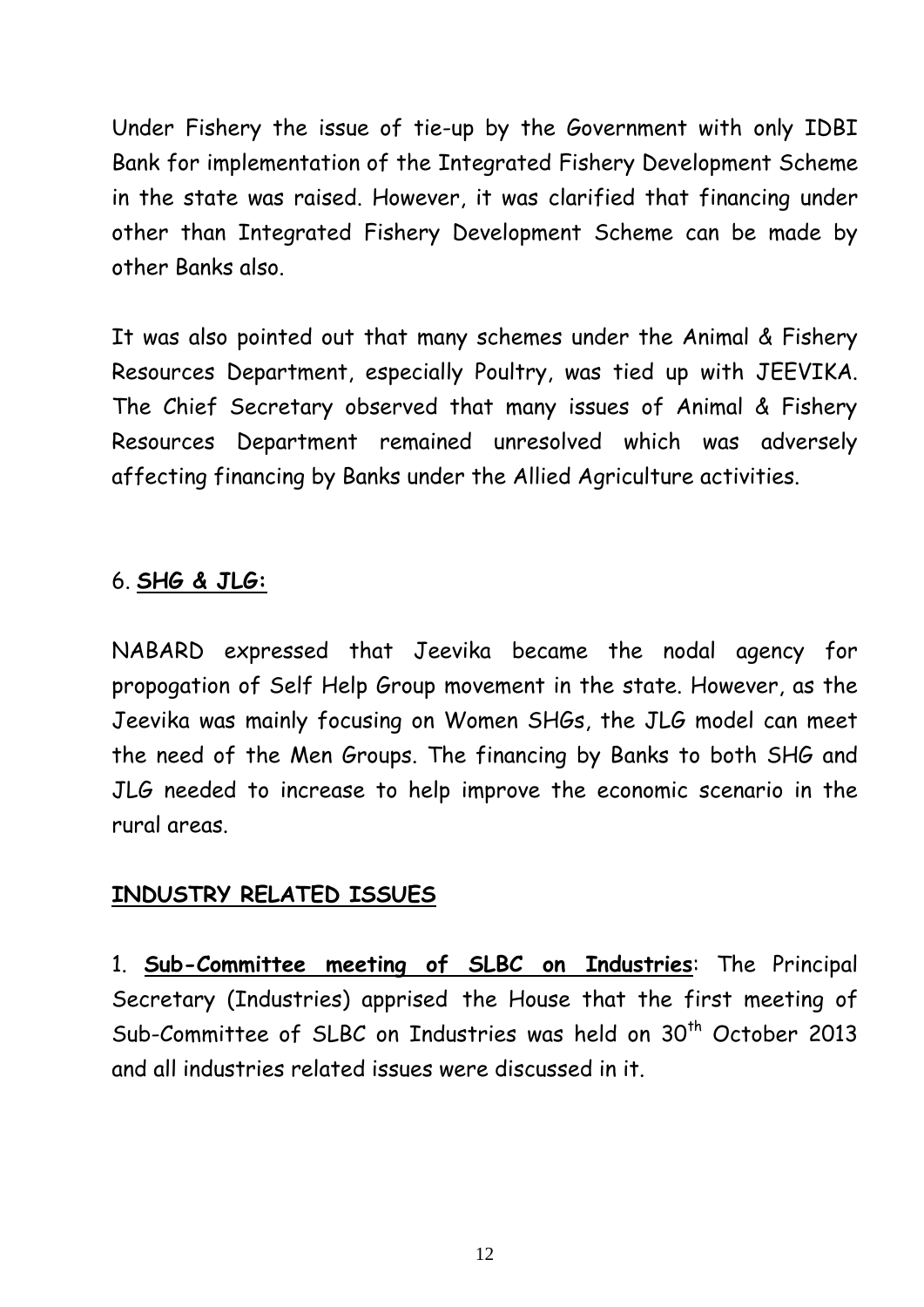## 2. **Food-Processing:**

There was large scope for financing under Food Processing in the state. The Banks should play a more facilitating role and increase finance under the Food Processing sector.

3. **PMEGP:** As the e-tracking of applications started late, the branches could not get the applications, as such the progress under PMEGP in the state is negligible. The KVIC assured that the e-tracking of applications is being done now and Banks can see the details on the website. It was reiterated that the KVIC, KVIB and the DIC should work in tandem and send proposals to the Banks at an early date so that financing by Banks under PMEGP increase. The KVIC was requested to provide the name of branch in the e-tracking mechanism to help monitoring of applications by the controllers.

# 4. **WEAVERS CREDIT CARD (WCC):**

The performance under financing to Weavers was not up to the mark. The non-receipt of applications was cited as the main reason for slow progress under the scheme. It was clarified that all applications received from the State Government under WCC pertained to that of Weavers and Banks can go for providing them WCC as per the scheme. Apart from these, Banks can also provide credit under WCC to persons having Weavers Card issued by the Government of India. Banks could also engage the services of Bunkar Facilitator for generation of applications under WCC.

NABARD advised the House that the Revival, Reform and Restructuring (RRR) Package for the Handloom sector of the Central Government has been extended upto  $31<sup>st</sup>$  December 2013. Under the RRR package, loan overdue as on 31.03.2010 would become eligible for receiving waiver. Loan amount upto Rs 50000/- per individual beneficiary will be waived, subject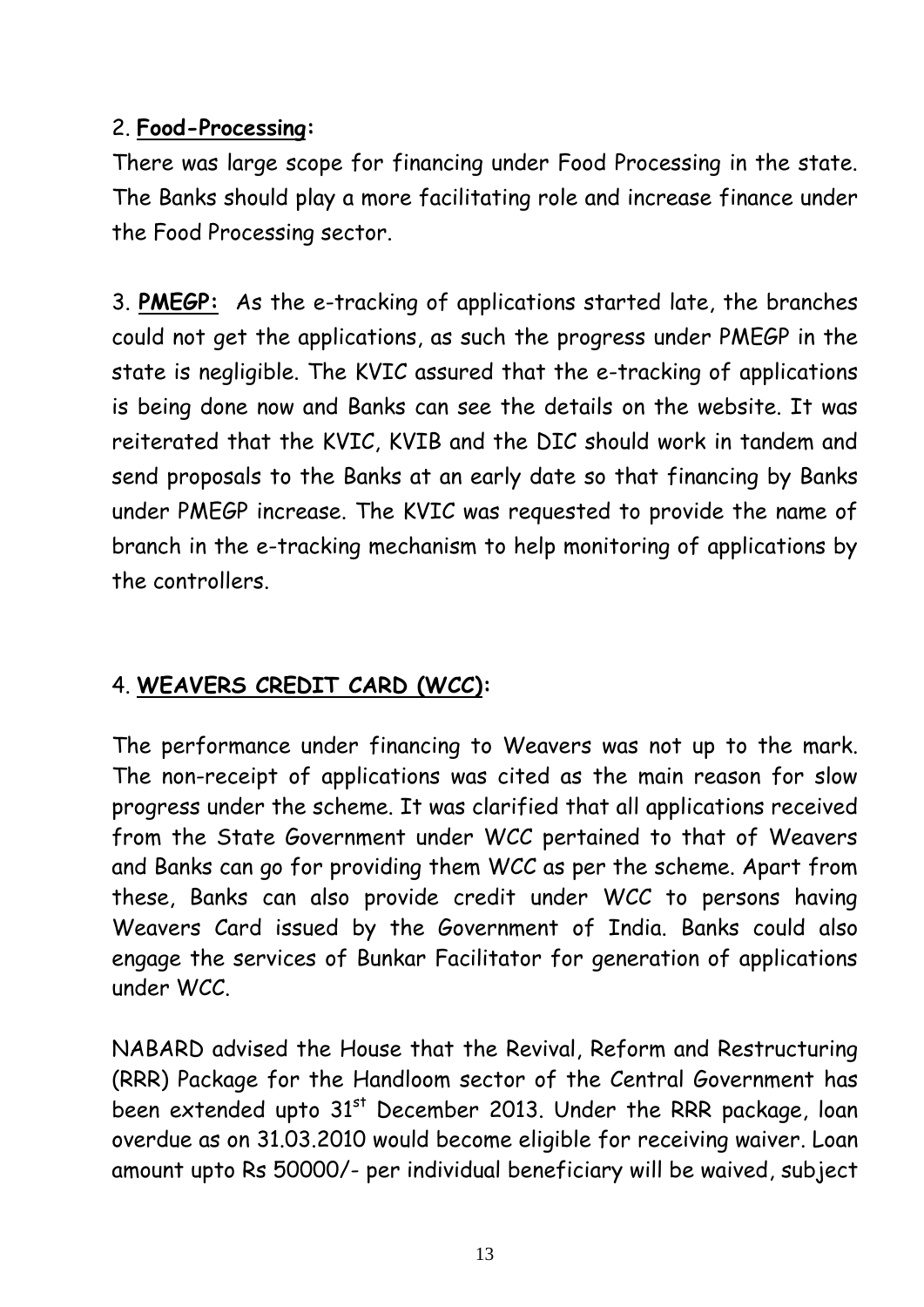to waiver of 75% interest & penal interest, if any, by the concerned Bank. Fresh loan will also have to be provided to the beneficiaries. The Scheme envisaged Rs 10000/- as Margin Money assistance and only 6% chargeable rate of interest. The Banks were requested to claim benefits under the Scheme in time, in their own interest as also that of the Weavers.

## **OPENING OF BRANCHES**

The performance of Banks during the first half-year was not as per the target. The Banks were, therefore, advised to provide centre-wise and month-wise branch opening plan for the period upto March 2014 to the SLBC and to ensure that the allotted target of branch opening is achieved by them. The SLBC was asked to provide the collated data to the Govt. of Bihar and the Govt. of India.

## **EDUCATION LOAN**

The performance of Banks under Education loan was not very encouraging during the half year. In this connection it was stressed that Banks should finance under Education Loan in all the cases which fulfill the eligibility criteria decided by IBA. For increasing awareness among the students and the public in general, publicity of the Scheme was to be given in local newspapers. The Chief Secretary stressed that bottlenecks in financing under Education Loan should be removed as there was lot of scope for increasing finance to the sector. He emphasized the need to sensitize the branch level functionaries to facilitate delivery of Education loan to the students.

#### **MISCELLANEOUS**

1. All Bank branches to display signboard of various products, documents required and interest rate for the general awareness of the public.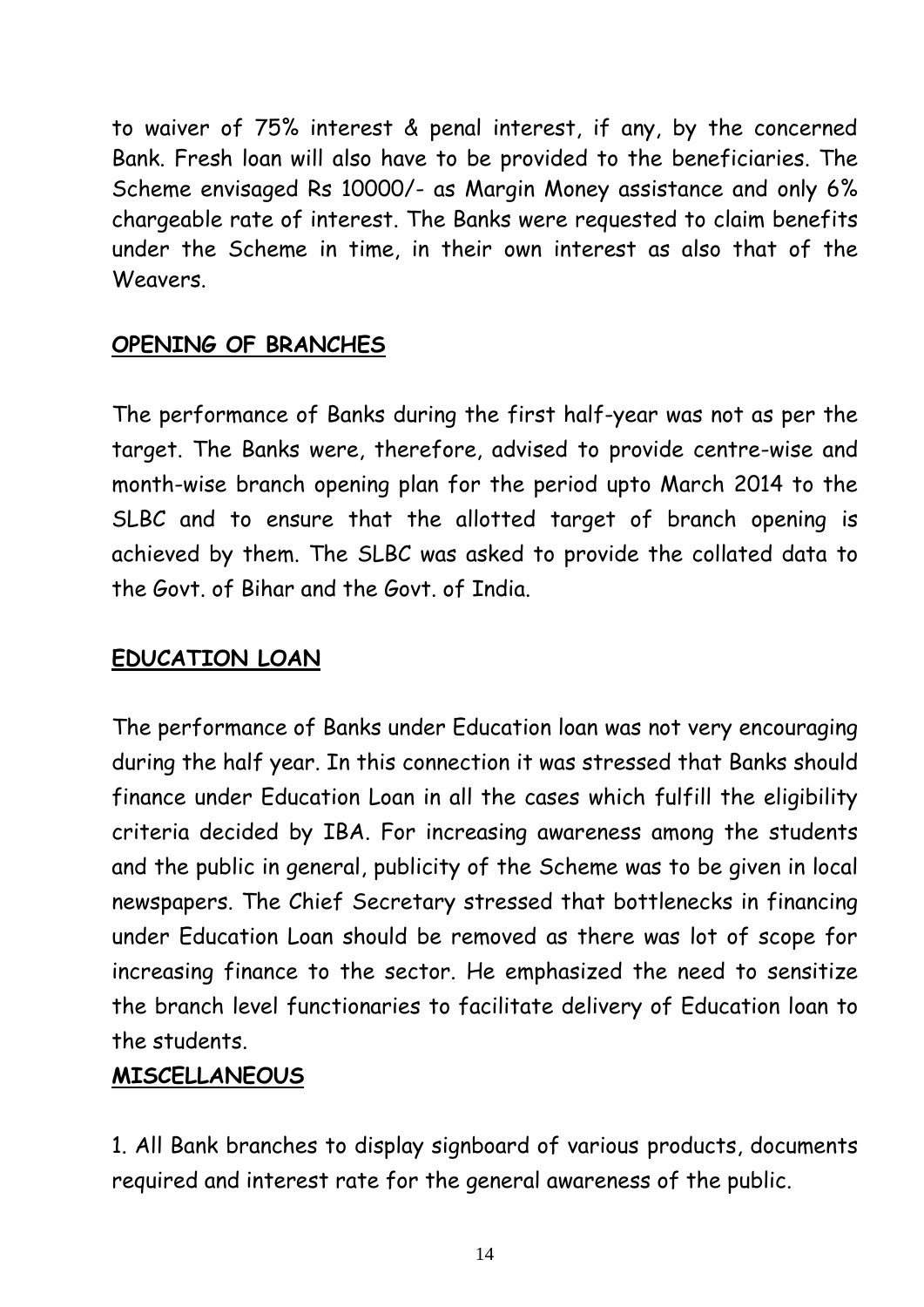2.The issue of hike in stamp duty (from Rs 100/- to Rs 1000/-) for executing loan documents under SME & other areas should be revisited by the State Government.

The meeting ended with a vote of Thanks to all the participants, in general and the Chief Secretary of the state, in particular by Shri S C Singh, Zonal Manager, Central Bank of India. He thanked the Chief Secretary for minutely reviewing all facets of functioning of the Banks and assured the State Govt. of full cooperation by the Banks for the overall development of the state.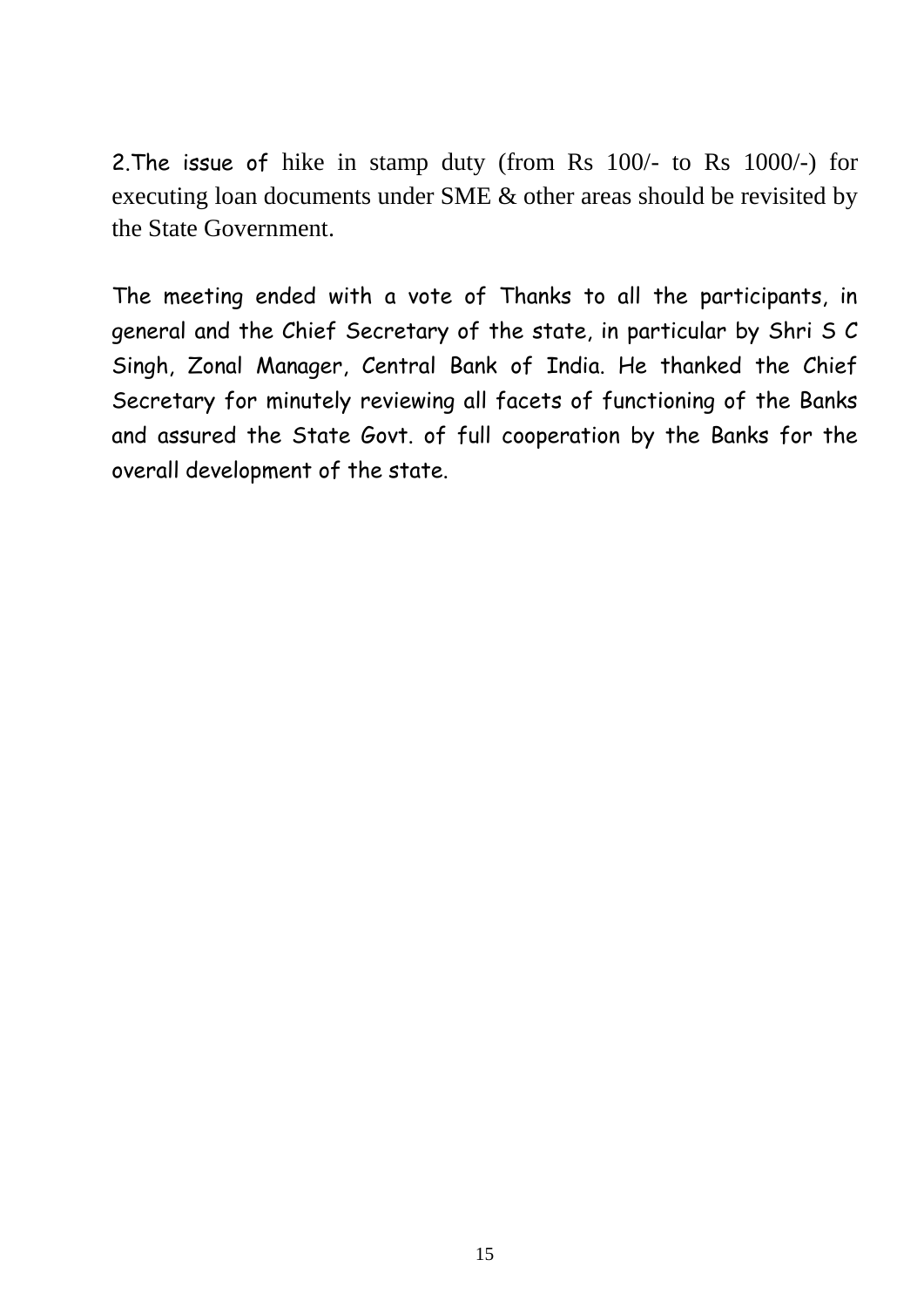#### **ACTION POINTS**

# **46 th SLBC MEETING HELD ON 20 TH NOVEMBER 2013**

 Banks should put in concerted efforts to ensure achievement of target set under ACP for FY: 2013-14.

## **(Action: All Banks)**

 Banks to monitor branch-wise performance to improve ACP achievement & CD ratio in low performing districts. The data related to poor performing branches should be provided by all banks along with the actions taken/ proposed to be taken by the Bank to improve their performance.

## **(Action: All Banks)**

 Target of opening 750 branches during the FY to be met by the Banks in the State. Un-banked Gram Panchayats to be given priority while opening branches by Banks in rural areas.

## **(Action: All Banks)**

 All applications pertaining to Education Loan received at Bank branches to be disposed on top priority basis and Banks should ensure to achieve their target under Education Loan.

#### **(Action: All Banks)**

 LPC to be issued on new standardized formats for convenience of all concerned.

**(Action: Revenue and Land Reforms Department, Government of Bihar)**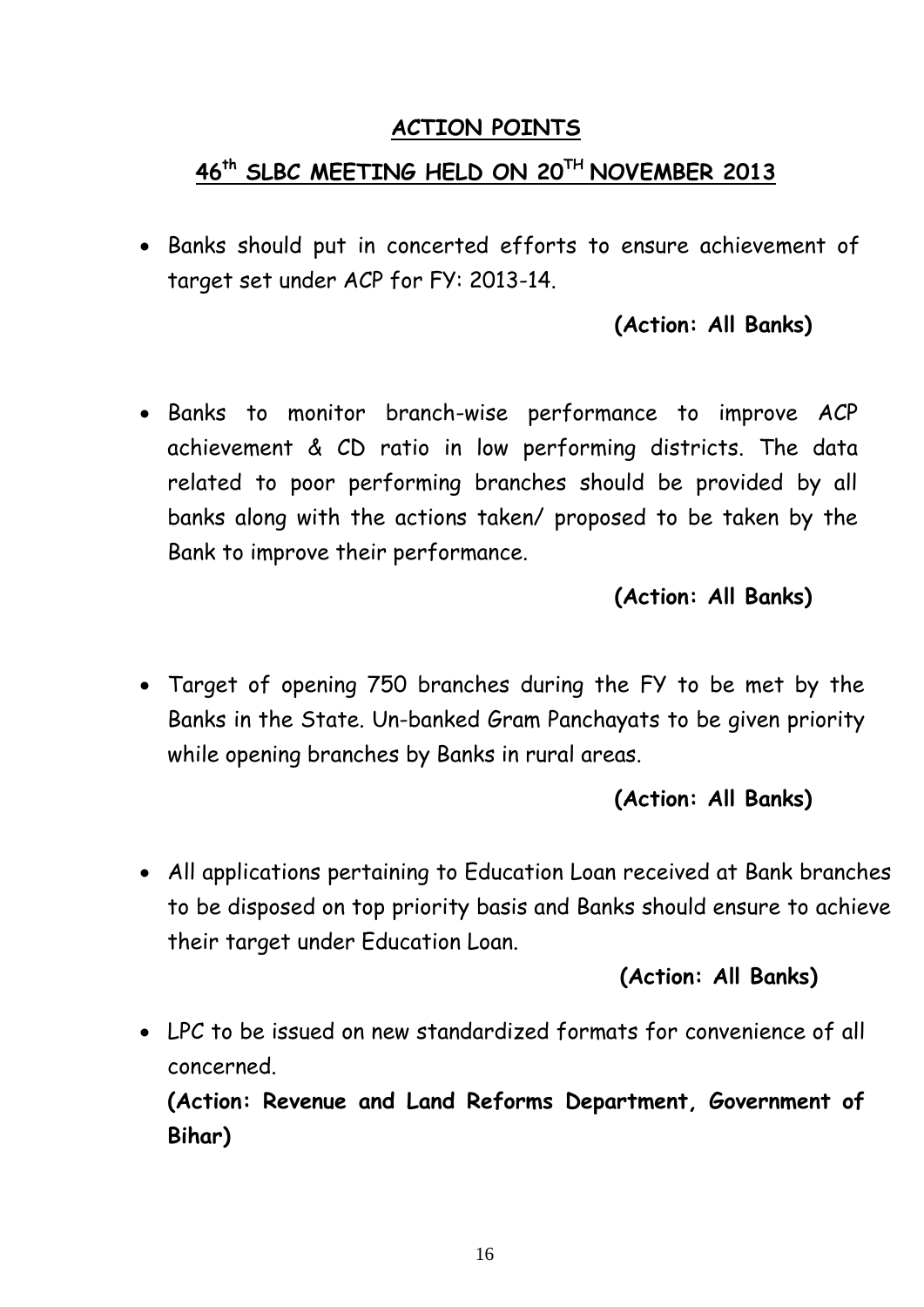All Bank branches should display on their Notice Board details of their various products for the general awareness of the public.

#### **(Action: All Banks)**

 All Banks should furnish information on No. of Accounts opened, types of transactions done, amount of transaction, frequency of visits by Bank Officer etc. related to their USB and CSPs on monthly interval to the SLBC.

# **(Action: All Banks)**

- The District Administration to give adequate attention towards disposal of Certificate Cases, execution of Possession Notices under SARFAESI Act and action against the big defaulters of the district so that Banks may recover their dues from the defaulters. **(Action: All SDC Banking)**
- All concerned Banks should put in concerted efforts to provide the relief measures to drought affected areas. At the request of the affected farmers, the Banks should restructure/reschedule/ rephase the loan account and provide fresh crop loans, consumption loans and DRI loans.

# **(Action: All Banks)**

 The Banks should give focus on issuance of new and renewal of KCC and also increase financing in other Agri. areas such as Godowns, Allied activities, Farm Mechanisation etc. in order to achieve the ACP target for Agri. segment.

# **(Action: All Banks)**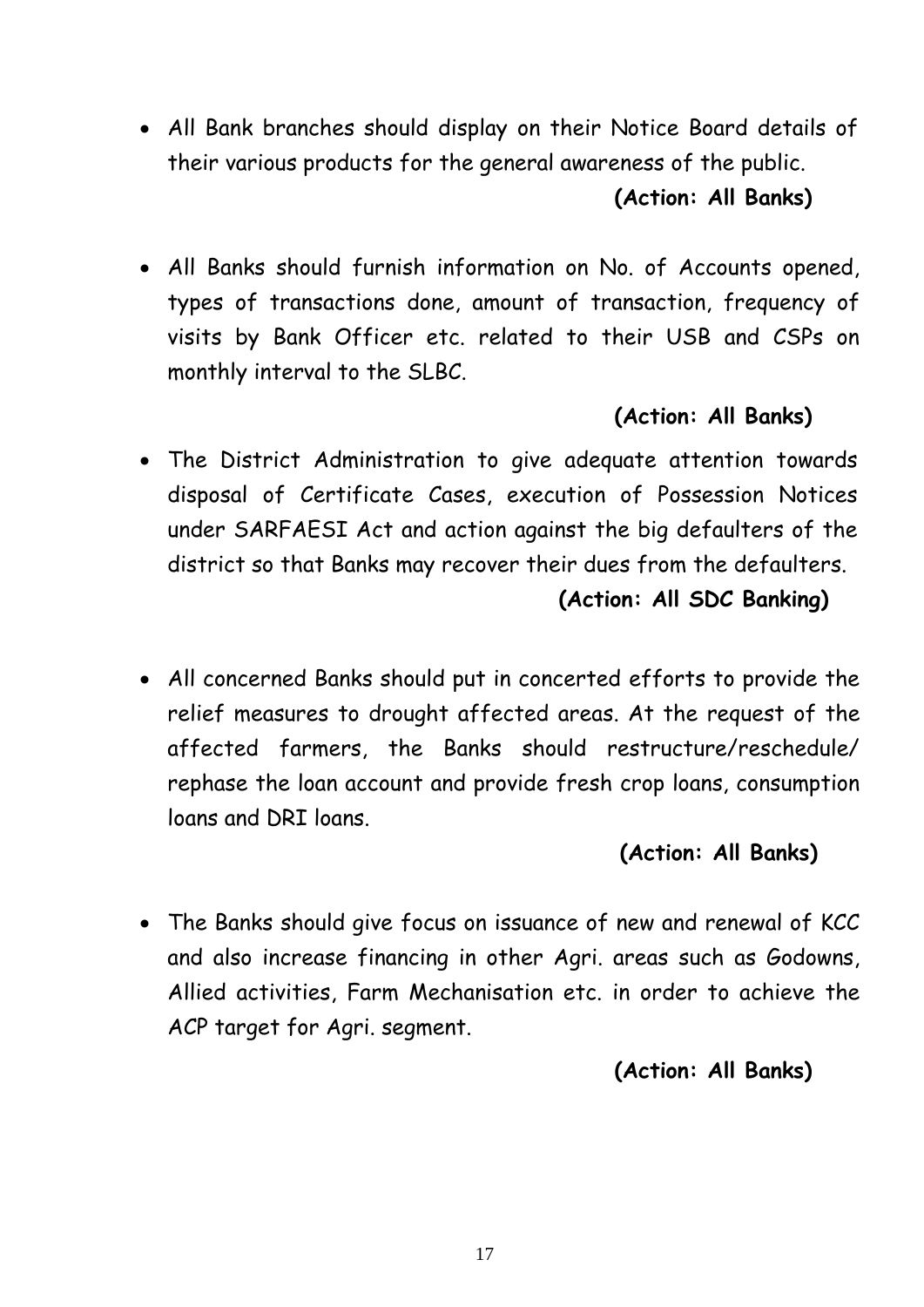- The names of Participating Banks and the modalities for implementation of the new Dairy Scheme- Integrated Dairy Development Scheme, to be finalized at an early date. **(Action: Animal and Fisheries Resources Department, Government of Bihar)**
- All Banks should meticulously follow the guidelines issued for security of Currency Chest.

**(Action: All Banks)**

The issue of hike in Stamp Duty should be revisited.

# **(Action: State Govt.)**

 The issue of demand of Affidavit from the farmers, at the time of release of crop insurance claim and the submission of farmer's profile for crop insurance to be studied and clarifications to be provided.

**(Action: Cooperative Department, Government of Bihar)** 

\*\*\*\*\*\*\*\*\*\*\*\*\*\*\*\*\*\*\*\*\*\*\*\*\*\*\*\*\*\*\*\*\*\*\*\*\*\*\*\*\*\*\*\*\*\*\*\*\*\*\*\*\*\*\*\*\*\*\*\*\*\*\*\*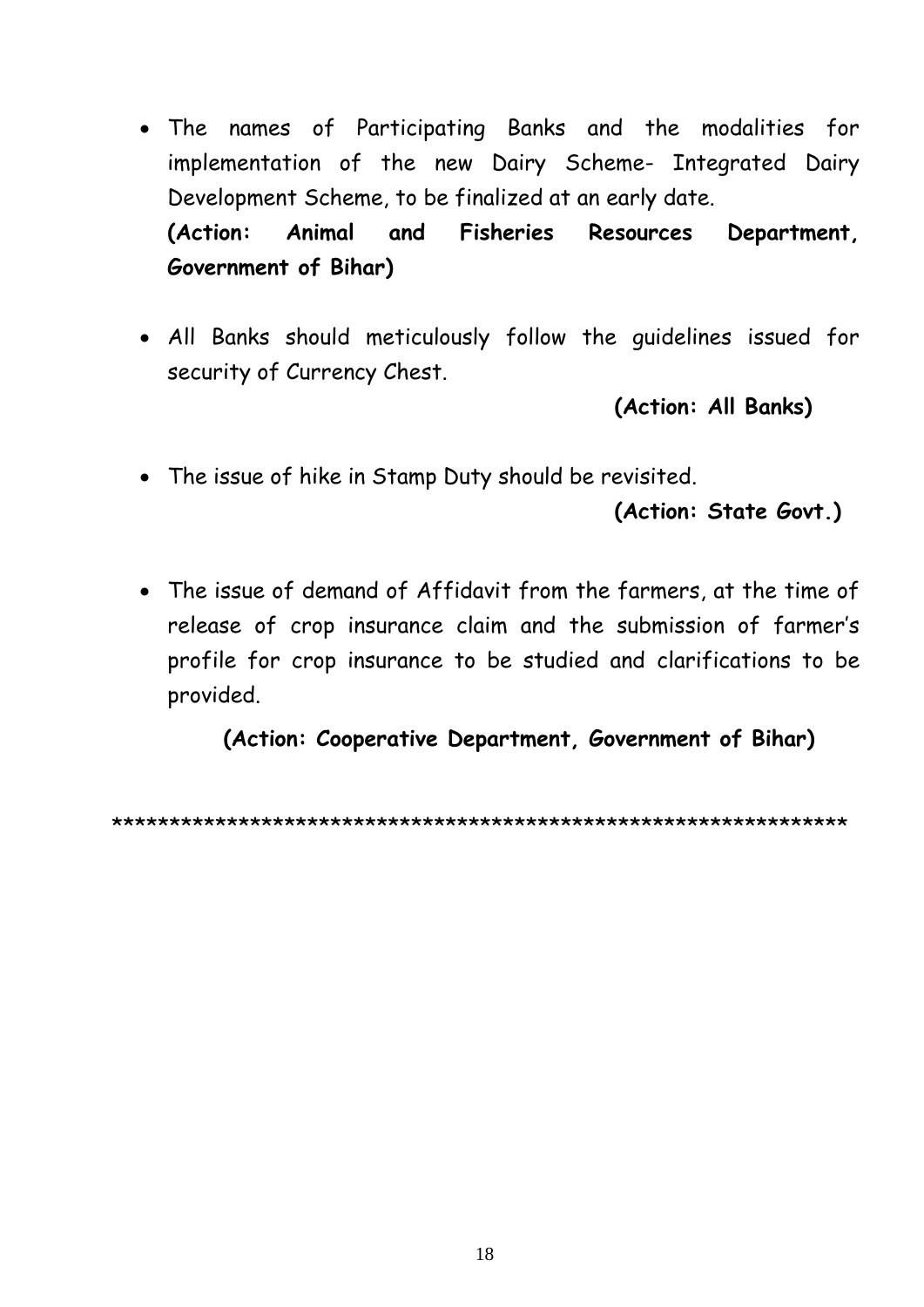#### ANNEXURE I

# 46th REVIEW MEETING OF SLBC, BIHAR HELD ON 20.11.2013 CHAIRED BY SHRI NITISH KUMAR

#### HON'BLE CHIEF MINISTER, GOVT. OF BIHAR

#### IN THE AUGUST PRESENCE OF **SHRI NARENDRA SINGH, MINISTER OF AGRICULTURE, GOVT. OF BIHAR** &

#### **DR. RENU KUMARI KUSHWAHA, MINISTER OF INDUSTRY, GOVT. OF BIHAR**

#### **CONVENOR**

#### SHRI RAKESH SHARMA

#### CHIEF GENERAL MANAGER

#### STATE BANK OF INDIA

#### LIST OF PARTICIPANTS IN THE MEETING

| Sl.<br>No.     | Name                       | Designation                                                   |
|----------------|----------------------------|---------------------------------------------------------------|
| $\mathbf{1}$   | Mr. Ashok Kumar Sinha      | Chief Secretary, Govt. Of Bihar                               |
| $\overline{2}$ | Mr. Alok Kumar Sinha       | Development Commissioner, Govt. Of Bihar                      |
| 3              | Mr. Ashok Kumar Chouhan    | Agriculture Production Commissioner, Govt. of Bihar           |
| $\overline{4}$ | Mr. Anjani Kumar Singh     | Principal Secretary To The Chief Minister, Govt. Of Bihar     |
| 5              | Mr. Vyas Ji                | Principal Secretary, Revenue And Land Reforms, Govt. of Bihar |
| 6              | Mr. N Verma                | Principal Secretary, Industry, Govt. Of Bihar                 |
| $\overline{7}$ | Mr. Rameshwar Singh        | Principal Secretary, Finance, Govt. Of Bihar                  |
| 8              | Mr. Atul Prasad            | Principal Secretary, Co-Operative, Govt. Of Bihar             |
| 9              | Mr. M. K. Verma            | Regional Director, Reserve Bank Of India                      |
| 10             | Mr. K. V. Rao              | Chief General Manager, NABARD                                 |
| 11             | Mr. Amrit Lal Meena        | Secretary, Rural Development, Govt. Of Bihar                  |
| 12             | Mr. Vivek Kumar Singh      | Secretary, Agriculture, Govt. Of Bihar                        |
| 13             | Mr. Mihir Kumar Singh      | Secretary, Minor Water Irrigation, Govt. Of Bihar             |
| 14             | Mr. Arvind Kumar Choudhary | CEO, BRLPS                                                    |
| 15             | Mr. Sanjeev Hans           | Secretary (Finance-Expenditure), Govt. Of Bihar               |
| 16             | Ms. Priya Kumar            | Director, Department Of Financial Services, Govt. of India    |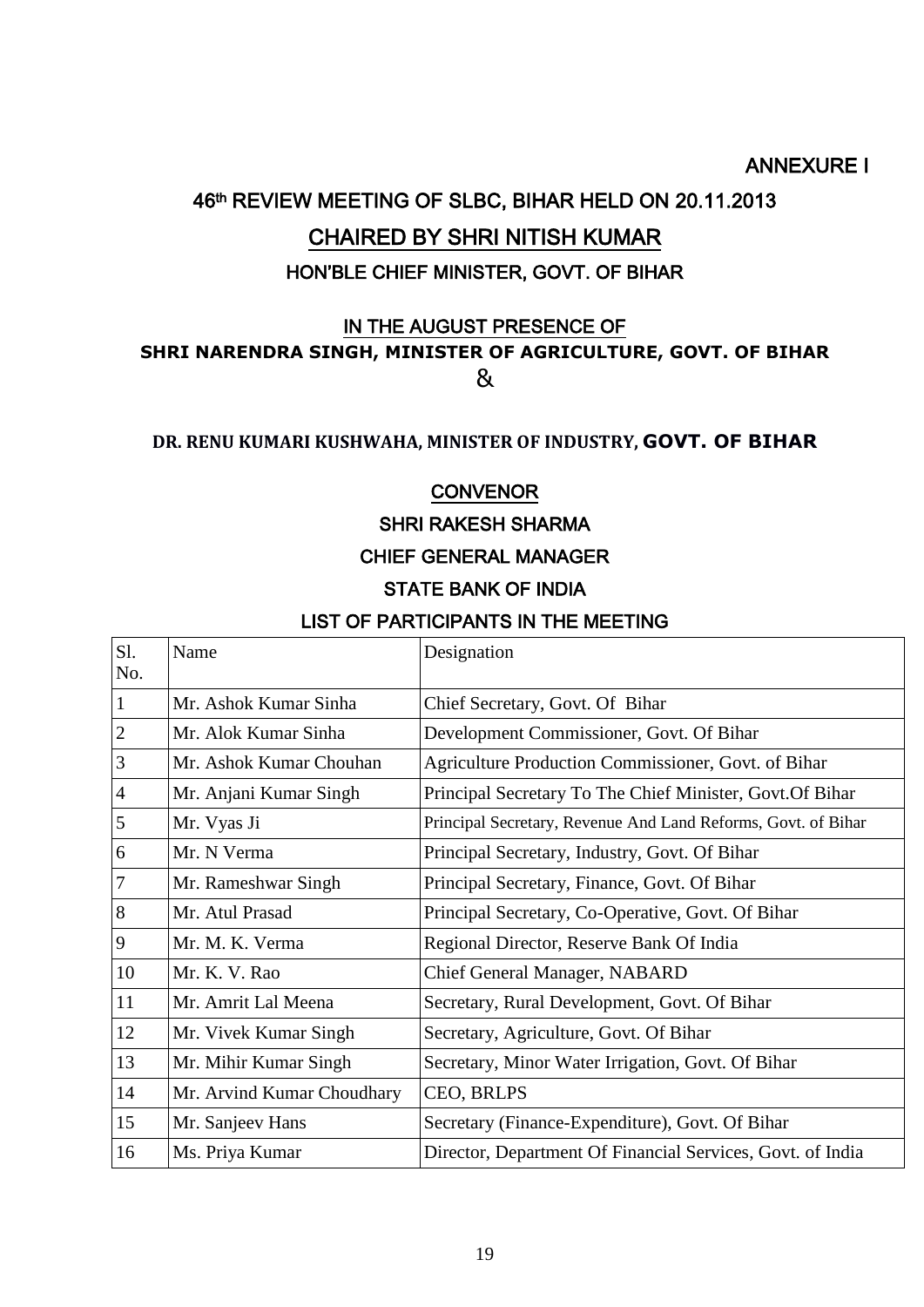| 17 | Mr. Swaroop Singh        | General Manager, Reserve Bank Of India                     |
|----|--------------------------|------------------------------------------------------------|
| 18 | Mr.N R Parmar            | General Manager, State Bank of India                       |
| 19 | Mr. Sujit Guha           | General Manager, State Bank of India                       |
| 20 | Mr. S.S.Banerjee         | Field General Manager, Punjab National Bank                |
| 21 | Mr. B.M.Trehan           | General Manager, Canara Bank                               |
| 22 | Mr. L.K. Panda           | General Manager, UCO Bank                                  |
| 23 | Mr. Satyajit Deb         | Dy. General Manager, Reserve Bank Of India                 |
| 24 | Mr. S.K.Mazumdar         | Dy. General Manager, NABARD                                |
| 25 | Mr. D.Padhi              | Dy. General Manager, NABARD                                |
| 26 | Mr. S.C. Singh           | Zonal Manager, Central Bank Of India                       |
| 27 | Mr. P.K. Gupta           | Dy. General Manager, Punjab National Bank                  |
| 28 | Mr. Rajendra Kumar       | Dy. General Manager, Bank Of Baroda                        |
| 29 | Mr. S.K. Sinha           | Dy. General Manager, United Bank Of India                  |
| 30 | Mr. M.N. Ansari          | Dy. General Manager, Bank Of India                         |
| 31 | Mr. P.K. Sinha           | Managing Director, Bihar State Co-Operative Bank           |
| 32 | Mr. S.S. Sinha           | Dy. General Manager, Bihar State Co-Operative Bank         |
| 33 | Mr. L.K. Mohapatra       | Dy. General Manager, SIDBI                                 |
| 34 | Mr. Sharad Jadhav        | Dy. Zonal Head, Corporation Bank                           |
| 35 | Mr. Jitendra Nath Prasad | Chief Regional Manager, Indian Overseas Bank               |
| 36 | Mr. B.S.Harilal          | Chairman, Uttar Bihar Gramin Bank                          |
| 37 | Mr. Sanjeev Sharan       | Chairman, Madhya Bihar Gramin Bank                         |
| 38 | Mr. A.S. Shekhawat       | Chairman, Bihar Gramin Bank                                |
| 39 | Mr. Nishat Ahmed         | Director, Animal & Fisheries Resources                     |
| 40 | Mr. R.S. Pandey          | State Director, Khadi & Village Industry Commission, Patna |
| 41 | Dr. Dharmendra Singh     | Director, Institute Of Animal Health & Production          |
| 42 | Mr. Shital Prasad Gupta  | Sup. Engineer, Minor Water Resources Deptt, Govt of Bihar  |
| 43 | Mr. N.B. Dattatreya      | Assistant General Manager, Reserve Bank Of India           |
| 44 | Mr. Ravi Shankar Prasad  | Assistant General Manager, Reserve Bank Of India           |
| 45 | Ms Shailaja Singh        | Assistant General Manager, Reserve Bank Of India           |
| 46 | Mr. Satish Kumar Singh   | Assistant General Manager, State Bank Of India             |
| 47 | Mr. S. P. Singh          | Assistant General Manager, State Bank Of India             |
| 48 | Mr. S B Kanth            | Assistant General Manager, State Bank Of India             |
| 49 | Mr. Girija Shanker       | Assistant General Manager, State Bank Of India             |
| 50 | Mr. Rajiv Khanna         | Assistant General Manager, Allahabad Bank                  |
| 51 | Mr. B.R. Kashyap         | Assistant General Manager, Syndicate Bank                  |
| 52 | Mr. S. K. Mohapatra      | Regional Manager, Union Bank Of India                      |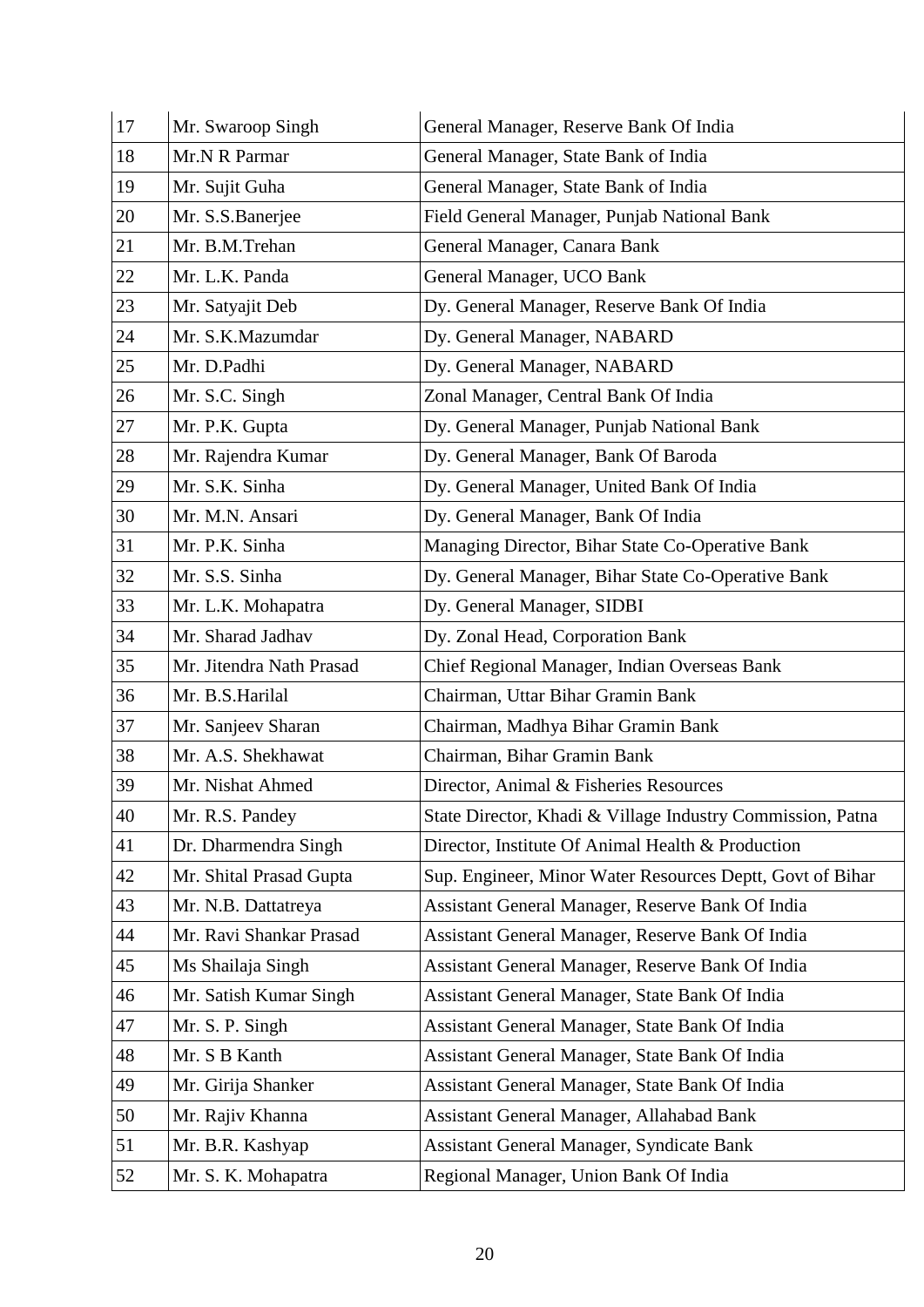| 53 | Mr. C.R.Pandey           | Assistant General Manager, State Bank Of Bikaner & Jaipur |
|----|--------------------------|-----------------------------------------------------------|
| 54 | Mr. T. P. Mishra         | Regional Head, Bank Of Baroda                             |
| 55 | Mr. Siddhartha Kumar     | <b>Assistant General Manager, IDBI Bank</b>               |
| 56 | Mr. Amitabh Singh        | <b>Assistant General Manager, ICICI Bank</b>              |
| 57 | Mr. K.K. Mohapatra       | Regional Manager, Agriculture Insurance Co. Of India Ltd. |
| 58 | Mr. P. Sriniwas          | Vice President, Axis Bank                                 |
| 59 | Mr. Sandeep Gautam       | Vice President, HDFC Bank                                 |
| 60 | Mr. Ashok Priyadarshi    | Dy. Secretary, DIF, Govt. Of Bihar                        |
| 61 | Mr. M.P. Bhagat          | Dy. Director, DIF, Govt. of Bihar                         |
| 62 | Mr. A. K. Singh          | Asstt. Director(EI), MSMEDI Patna                         |
| 63 | Mr. Sudhir Srivastava    | AVP & Agri Head, Axis Bank                                |
| 64 | Mr. Arun Prakash         | Senior Deputy Collector (Banking), Buxar                  |
| 65 | Mr. Govind Choudhary     | Senior Deputy Collector (Banking), Darbhanga              |
| 66 | Mr. K.K. Yadav           | Senior Deputy Collector(Banking), Begusarai               |
| 67 | Mr. Devendra Kumar       | Senior Deputy Collector(Banking), Lakhisa Rai             |
| 68 | Md. Shafique             | Senior Deputy Collector(Banking), Jehanabad               |
| 69 | Mr. Ahsan Ahmad          | Senior Deputy Collector (Banking), Munger                 |
| 70 | Mr. Shashi Shekhar       | Senior Deputy Collector(Banking), Kishanganj              |
| 71 | Md. Umain                | Senior Deputy Collector(Banking), Khagaria                |
| 72 | Mr. Aditya Kumar Jha     | Senior Deputy Collector (Banking), Muzaffarpur            |
| 73 | Mr. Sanjay Kumar         | Senior Deputy Collector(Banking), Vaishali                |
| 74 | Ms Monika Thakur         | Senior Deputy Collector(Banking), Saharsa                 |
| 75 | Mr. Santosh Kumar Jha    | Senior Deputy Collector(Banking), Samatipur               |
| 76 | Mr. Janak Kumar          | Senior Deputy Collector(Banking), Madhubani               |
| 77 | Mr. Chitragupta Kumar    | Senior Deputy Collector(Banking), Arwal                   |
| 78 | Mr. Prabhu Das           | Senior Deputy Collector(Banking), Jamui                   |
| 79 | Mr. Shambhu Nath         | Senior Deputy Collector(Banking), Siwan                   |
| 80 | Mr. Satyendra Prasad     | Senior Deputy Collector(Banking), Saran                   |
| 81 | Mr. K.K. Gupta           | Lead District Manager, Darbhanga                          |
| 82 | Mr. B.P. Gupta           | Lead District Manager, Bhojpur                            |
| 83 | Mr. S.K.Haldar           | Lead District Manager, Lakhisarai                         |
| 84 | Mr. R.K.Sinha            | Lead District Manager, Begusarai                          |
| 85 | Mr. Narendra Kumar Sinha | Lead District Manager, Samastipur                         |
| 86 | Mr. Pramod Kumar Sinha   | Lead District Manager, Saharsa                            |
| 87 | Mr. Ranjit Singh         | Lead District Manager, Vaishali                           |
| 88 | Dr. H.K.Jha              | Lead District Manager, Muzaffarpur                        |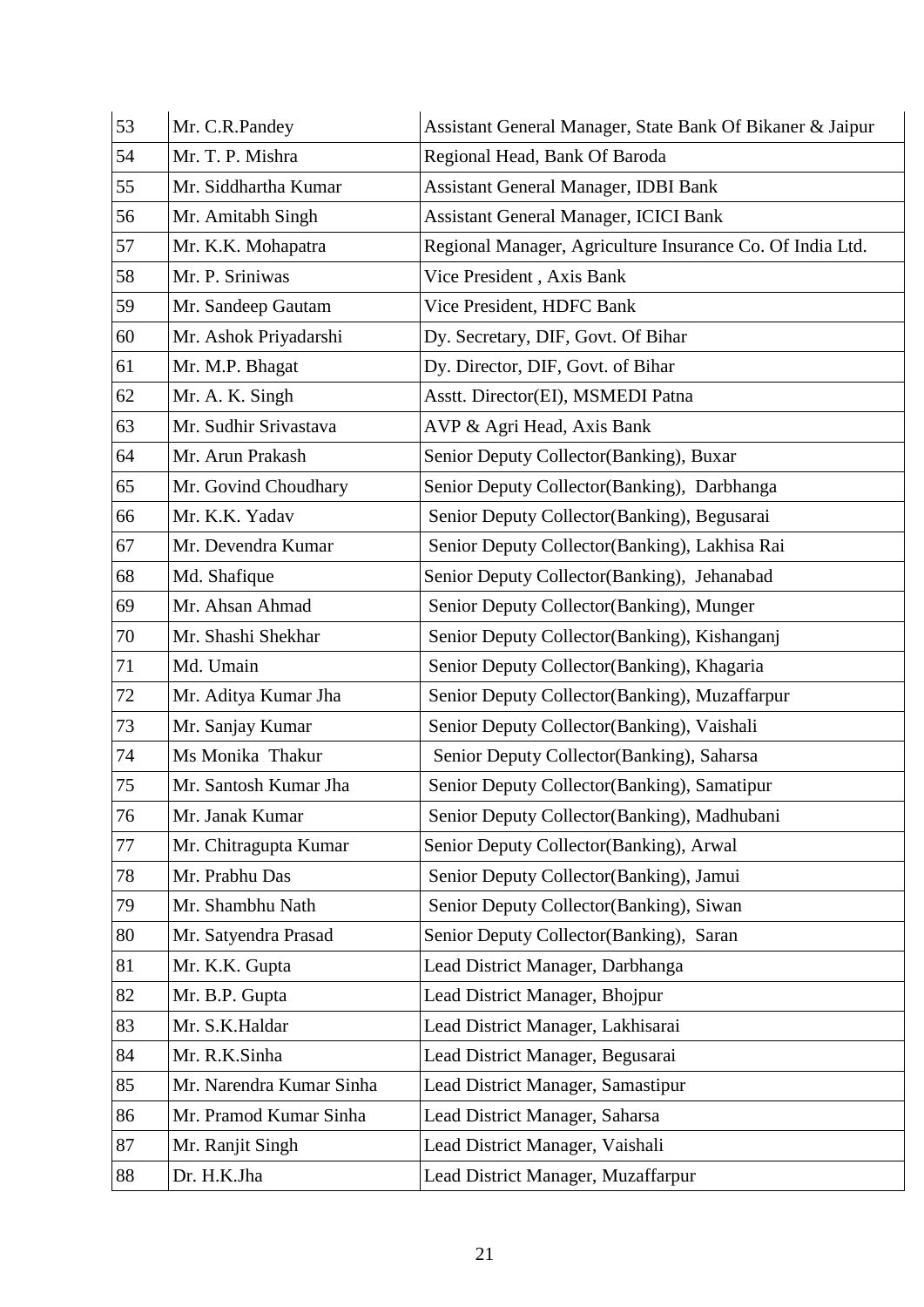| 89  | Mr. Santosh Kumar         | Lead District Manager, Khagaria                  |
|-----|---------------------------|--------------------------------------------------|
| 90  | Mr. B.K.Jha               | Lead District Manager, Kishanganj                |
| 91  | Mr. S.B. Mishra           | Lead District Manager, Munger                    |
| 92  | Mr. A.K. Agarwal          | Lead District Manager, Jehanabad                 |
| 93  | Mr. B. K. Pandey          | Lead District Manager, Patna                     |
| 94  | Mr. Pramod Kumar          | Lead District Manager, Sheohar                   |
| 95  | Mr. S. K. Sinha           | Lead District Manager, Sheikhpura                |
| 96  | Mr. A.K.Srivastava        | Lead District Manager, Aurangabad                |
| 97  | Mr. G. Pradhan            | Lead District Manager, Arwal                     |
| 98  | Mr. S.K.Biswas            | Lead District Manager, Madhubani                 |
| 99  | Mr. Ajit Kumar Sinha      | Lead District Manager, Siwan                     |
| 100 | Mr. R. N. Bharti          | Lead District Manager, Saran                     |
| 101 | Mr. S. Bhanja             | Lead District Manager, Buxar                     |
| 102 | Mr. Anjani Kumar          | Chief Manager, Oriental Bank Of Commerce         |
| 103 | Mr. Pankaj Dwivedi        | Chief Manager, Punjab & Sind Bank                |
| 104 | Mr. Vikash Krishna        | Chief Manager, Bank Of India                     |
| 105 | Mr. Shivaji               | Chief Manager, Vijaya Bank                       |
| 106 | Mr. A.K. Dargan           | Chief Manager, Punjab National Bank              |
| 107 | Mr. Arun Kumar Singh      | General Manager, Uttar Bihar Gramin Bank         |
| 108 | Mr. P.K.Gupta             | Chief Manager, Federal Bank                      |
| 109 | Mr. V. Gurusubramanian    | Chief Manager, Andhra Bank                       |
| 110 | Mr. Saurav Kumar          | Chief Manager, Kotak Mahindra Bank Ltd.          |
| 111 | Mr. Ram Avtar             | Divisional Manager, Canara Bank                  |
| 112 | Mr. P.K. Jaiswal          | Senior Manager, Bihar Gramin Bank                |
| 113 | Mr. Abinash Tanti         | Senior Manager, Syndicate Bank                   |
| 114 | Mr. A.N. Jha              | Senior Manager (Rd), Central Bank Of India       |
| 115 | Mr. Vijay Kumar           | Senior Manager, National Housing Bank            |
| 116 | Mr. Ajey Kumar Jha        | Senior Manager(Adv), United Bank Of India        |
| 117 | Mr. Rahul Kumar           | Senior Manager, Bank Of Baroda                   |
| 118 | Mr. Roshan Kumar          | Senior Manager, Vijaya Bank                      |
| 119 | Mr. Pankaj Kumar          | Senior Manager, Punjab National Bank             |
| 120 | Mr. Narendra Kumar        | Senior Manager, Punjab National Bank             |
| 121 | Mr. S.P. Singh            | Senior Manager, Indian Bank                      |
| 122 | Md. Ejaz Ahmad            | Programme Manager, Women Development Corporation |
| 123 | Mr. Uttam Kumar           | Manager, IDBI Bank                               |
| 124 | Mr.Joseph Rousten Cubelio | Manager, South Indian Bank                       |